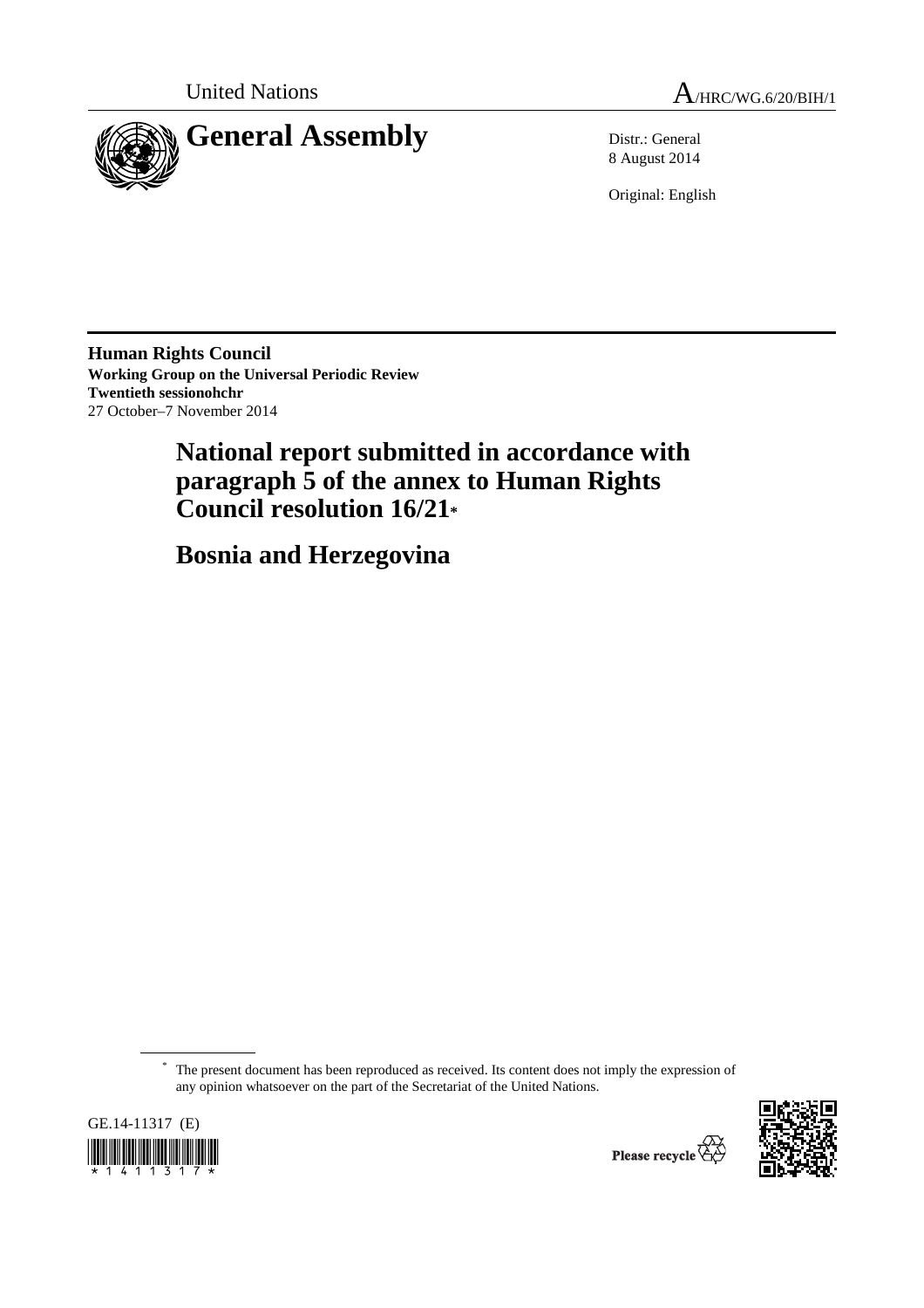## **I. Methodology and consultation process**

1. The report of Bosnia and Herzegovina (BiH) for the second cycle of Universal Periodic Review (UPR) was prepared in accordance with the Guidelines 17/119 to the Resolution  $16/21$  of the UN Human Rights Council (HRC) adopted at the  $35<sup>th</sup>$  meeting held on 17 June 2011 of the UN HRC by the Ministry for Human Rights and Refugees (MHRR). The draft report was published on the website of the MHRR. The development process of the report was supported by the system of the United Nations in BiH, under which a public debate was held with NGOs, as well as several professional consultative meetings with the representatives from the relevant institutions of the Federation of BiH and the Republic of Srpska (the entities) and Brčko District of Bosnia and Herzegovina (BDBiH).

## **II. Country progress in relation to the previous review and human rights promotion (Recommendations 19, 3, 125, 98, 99)**

2. In accordance with the recommendations of the European Commission (EC), an activity has been initiated to further harmonise the Law on Prohibition of Discrimination<sup>1</sup> with the EU *acquis*. Changes and amendments to this Law are included in the Work Programme of the Council of Ministers BiH (CoM BiH) and in the Programme of the MHRR BiH for 2014. **(19)**

3. In accordance with Articles 31 and 32 of the International Convention for Protection of all Persons from Enforced Disappearance (ICCPED), BiH recognised the competence of the Committee on Enforced Disappearances in 2012 and prepared the initial report on the implementation of the above-mentioned Convention. The activities on the collection of the opinions from the competent institutions are ongoing. **(3)** 

4. The Council for Children of BiH was established in 2013 as a professional, intersectoral, advisory and coordinating body of the CoM BiH, which is responsible for monitoring the Convention on the Rights of the Child and creating a new Action Plan for children.

5. Also, BiH acceded to the European Convention on prohibition of sexual abuse of children and prepared the initial report on the implementation of the above-mentioned Convention (submitted to the Lanzarote Committee), the Convention on Contact concerning Children and the Optional Protocol to the International Covenant on Economic, Social and Cultural Rights.

6. Aiming to improve the protection and promotion of the rights of a child in BiH, the MHRR developed Guidelines for handling cases of violence against children in BiH. A survey was conducted on the forms and prevalence of forced and harmful child labour on the streets in BiH, thus a Practicum was prepared for the training of judges, prosecutors, police, social workers and other professionals on the topic of prevention of forced labour of children on the streets in BiH. The Guidelines for improving the situation of Roma children – social inclusion<sup>2</sup> have also been prepared, and the CoM BiH, in October 2013, adopted a new Code of Ethics for conducting research with children and on children in BiH.

7. BiH is a member of the Optional Protocol to the International Covenant on Civil and Political Rights (1966).<sup>3</sup>

8. On the basis of a proposal from the MHRR and for the purpose of establishing an effective preparation method for the UPR BiH report, the CoM BiH adopted a Methodology for the development of the UPR in BiH. With this in mind, the process of the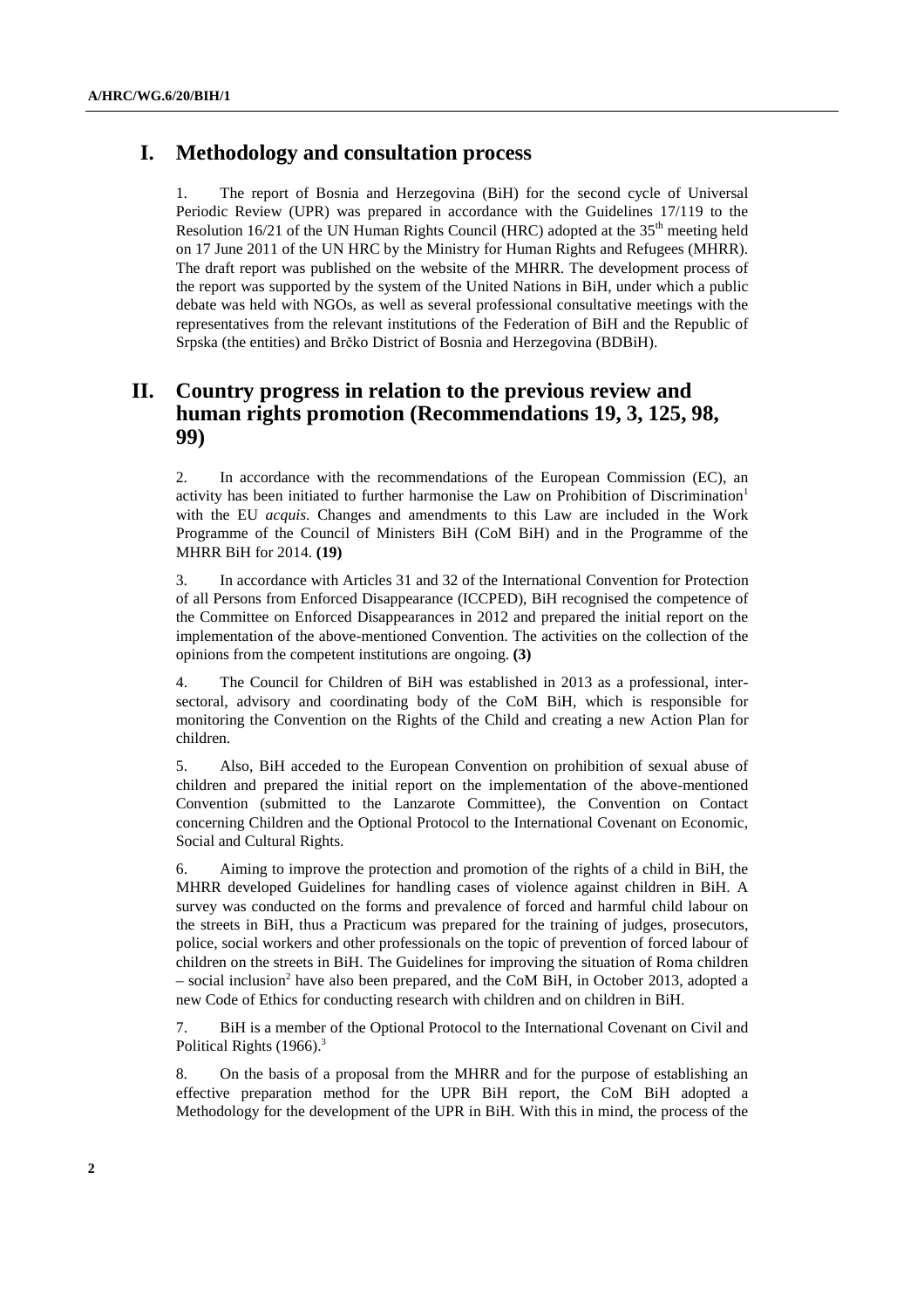data collection from the various sources and the preparation of the report are being enhanced. Furthermore, the MHRR, supported by the EC, began the implementation of the IPA project for the development of an IT solution that will improve the processing of data collection, electronically, for the purpose of reporting on the issues pertaining to human rights. **(125)**

9. Since the beginning of the implementation of the Action Plan for Roma in 2009, there has been progress achieved in BiH in improving the social inclusion of this national minority. Additionally, BiH will preside over the Decade of Roma Inclusion 2005-2015 during the period of 2014/2015.

10. BiH continued with harmonisation of its legislation with the international standards, although it has still not adopted the changes and amendments to the BiH Constitution, in accordance with the judgment of the European Court of Human Rights. **(98, 99)**

11. It should be emphasised that the harmonisation process of the criminal legislation in BiH with the international standards is ongoing. The continuous trend of the training of judges and prosecutors within the Entity Centres for Training of Judges and Prosecutors (CTJP) is being upheld.

12. During the past period, the Entity governments and the BDBiH government have enacted laws to improve the protection of human rights of the vulnerable groups.<sup>4</sup>

## **III. Implementation of the accepted recommendations from the first cycle and the progress achieved**

## **A. Justice and prohibition of discrimination**

### **1. Strengthening capacities to combat discrimination (Recommendations 110, 25, 26, 27, 28, 29, 9, 10, 11, 12, 13, 18, 17, 107, 124, 75, 8, 45, 32, 89, 90, 91, 92, 93, 94, 88)**

13. The CoM BiH tasked the MHRR to issue the Guidelines for the implementation of the World Programme for Human Rights Education in BiH by September 2014, in accordance with the UN HRC Resolution 15/11 (MHRR). These activities are in progress. **(110)** 

14. In order to implement the international agreements that have been signed and ratified by BiH, the CoM BiH sent a permanent letter of invitation to the special procedures mandate holders and the UN independent experts. **(25, 26, 27, 28, 29)** 

15. The process of unifying the Institution of Ombudsman for Human Rights BiH has been completed. This institution, aiming to ensure the retention of their status "A", filed an initiative for changes and amendments to the Law on Ombudsman for Human Rights BiH in accordance with the Paris Principles and recommendations of the Venice Commission. Due to the budget cuts, this Institution is experiencing a lack of funds and thus it has difficulties in operating.5 **(9, 10, 11, 12, 13, 18, 17)** 

16. In the past period, the MHRR, based on its capabilities, initiated a number of activities aimed at conducting research on the needs of vulnerable groups. In regards to this, the MHRR issued a number of guidelines and recommendations to the relevant institutions in BiH with the aim of improving the application of international commitments and intensifying the training courses for the law enforcement officers. The MHRR is experiencing a lack of budget resources assigned for this purpose, but it manages to raise additional funds through its good cooperation with the international organisations and NGOs. Until now, a number of projects have been implemented in relation to the protection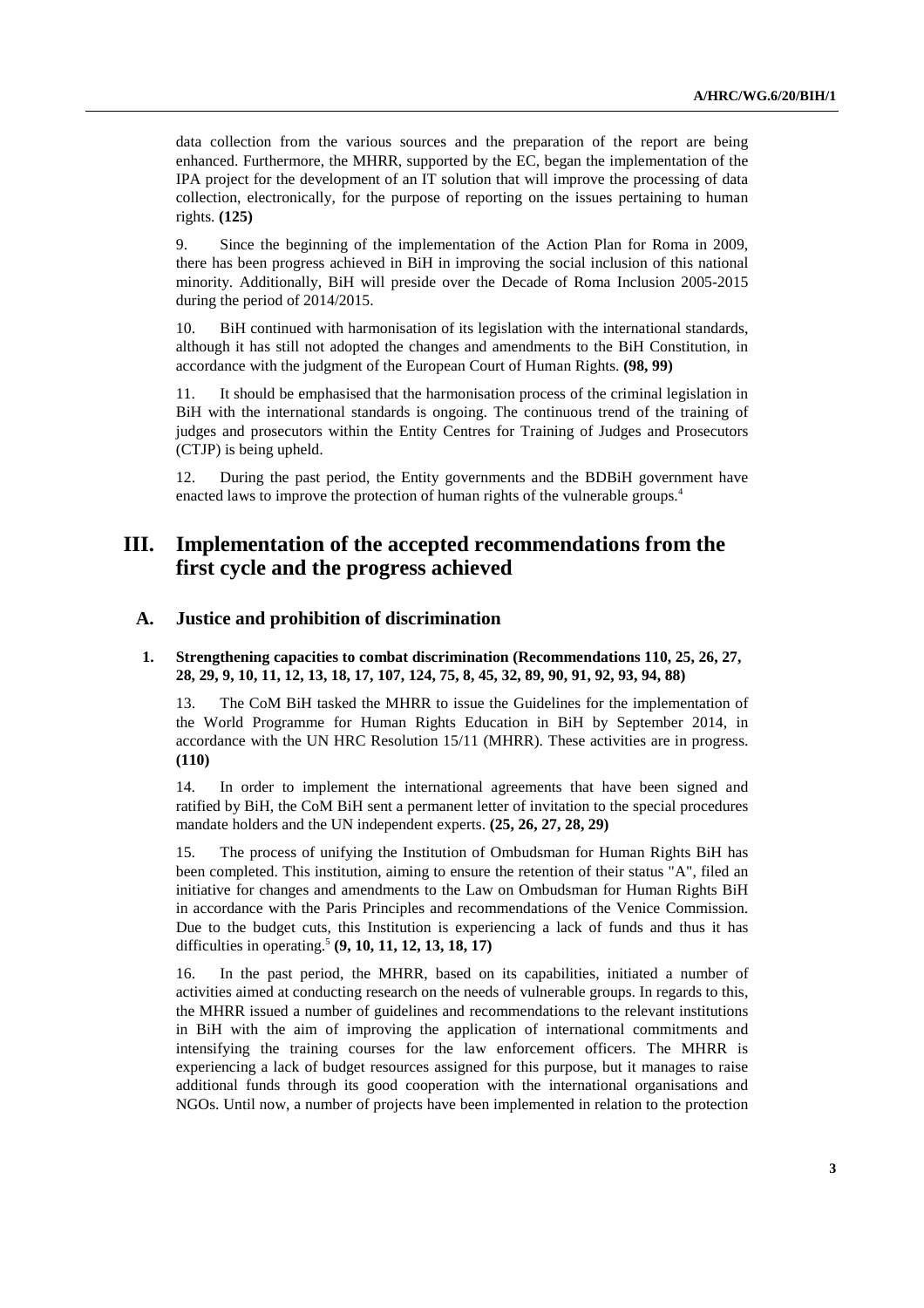of the rights of the child, women, persons with disabilities, ethnic minorities, particularly the Roma, the elderly and other vulnerable groups. **(107,124, 75)** 

17. The Law on prohibition of all fascist and neo-fascist organisations and use of their symbols was not adopted.

18. The operation of any fascist and neo-fascist organisations in RS is prohibited and is subject to sanctions in accordance with the Criminal Code. **(8)** 

19. The current valid Law on Prohibition of Discrimination protects the rights of all persons in BiH from discrimination; however, it is necessary to explicitly indicate the protection of persons on the basis of age and disability. Therefore, the adoption of the Law on changes and amendments to the Law on Prohibition of Discrimination was initiated (the completion of this activity is expected in mid-2015), with the aim to improve the protection system and to have a better outreach of all the vulnerable groups. **(45, 32)** 

20. In accordance with the applicable legislation, at the state level, entity level and BDBiH, the protection of all persons is ensured, including of human rights defenders. However, it is necessary to improve the efficiency and effectiveness in regards to the implementation of the laws in order to ensure a higher level of protection. **(89, 90, 91, 92, 93, 94, 88)** 

### **2. Effectiveness of courts in human rights protection (Recommendations 33, 20, 52, 53, 54, 74, 76, 81, 83, 97, 82, 78)**

21. In the course of the reform of the criminal legislation in BiH, and respecting the European Convention for the Protection of Human Rights and Fundamental Freedoms, as well as the Protocols thereto, an effective judiciary system has been established and the right to a fair trial has been ensured. The death penalty is not prescribed by the criminal legislation of the RS; hence it is not possible to execute the death penalty.<sup>6</sup>

22. In BiH, the Law on Protection of Witnesses under Threat and Vulnerable Witnesses and the Law on Witness Protection Program are in force. In RS, the Law on Protection of Witnesses in Criminal Proceedings is in force, and in 2013, the President of the RS Supreme Court issued a Rulebook on the application of protection measures for witnesses in the RS courts, which specifically prescribes and ensures the proper application of measures for protecting witnesses in criminal proceedings in relation to war crimes.

23. In August 2013, a Protocol on the treatment of victims and witnesses of war crimes, sexual assault and other criminal acts of gender-based violence was signed in Banja Luka, via capacity building and cooperation between institutions and NGOs.

24. Within the State Investigation and Protection Agency, the Witness Protection Department was established to ensure the effective protection, via the Strategic Plan of Action (2012–14), of witnesses who entered the protection programme before, during and after criminal proceedings. The CoM BiH adopted the BiH Strategy for combating organised crime for the period of 2009–2012, which aims to provide an efficient legal framework for the implementation of witness protection measures in BiH, as well as the financial prerequisites for implementation of the witness protection program. Within the project of OSCE/ODIHR, "Justice and War Crime", the BiH High Judicial and Prosecutorial Council (HJPC) managed the activities for the establishment of a department for supporting witnesses in war crimes cases in the entity courts and prosecutors' offices through the employment of psychologists and other professionals. The activities that are aimed at improving witness protection will continue in the future.

25. In order to ensure an independent and professional judiciary system, the BiH HJPC was established as an independent and autonomous body.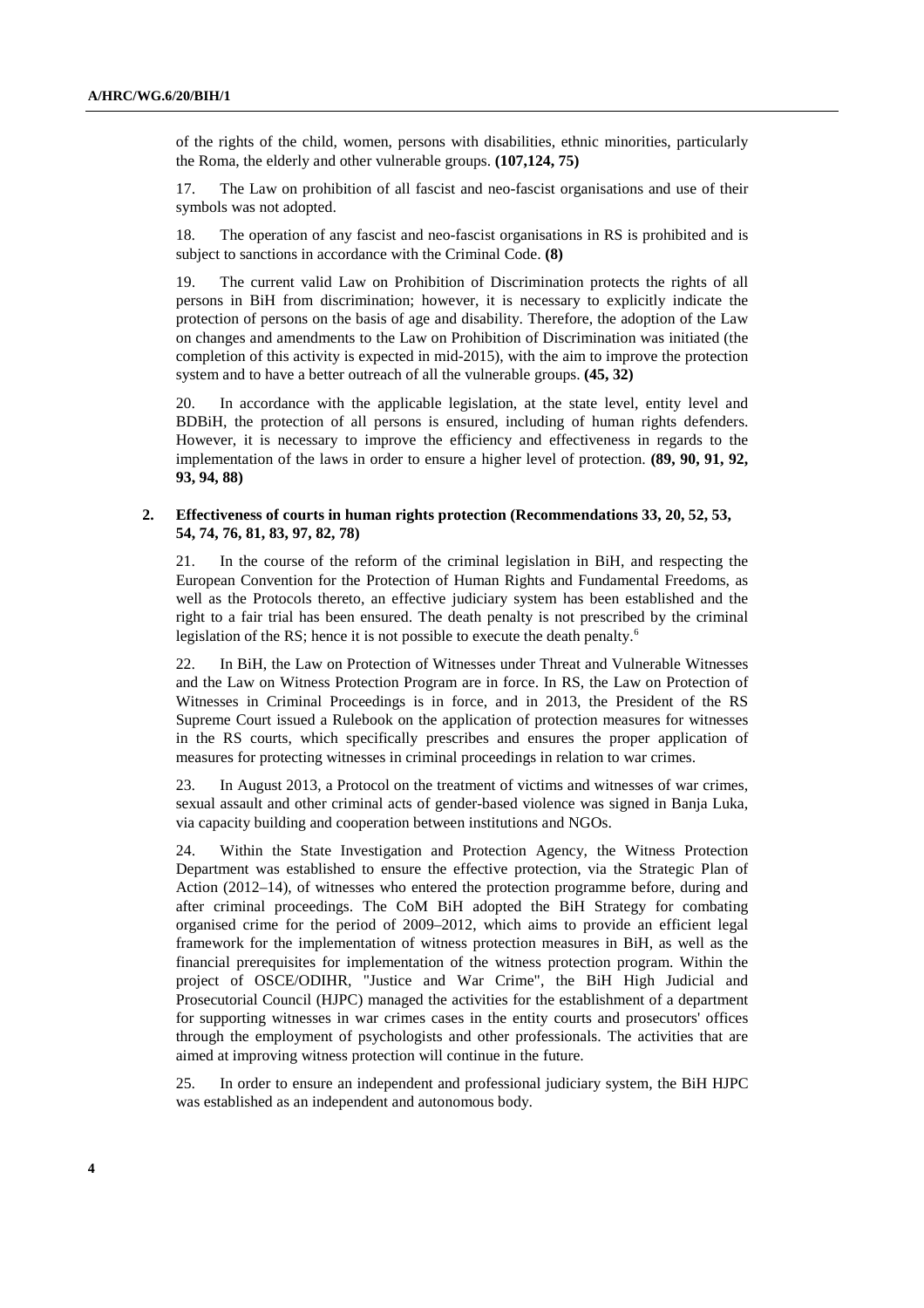26. Each year, the CTJP in both entities, under the supervision of the HJPC, adopt professional training programmes for judges and prosecutors by organising professional trainings, including initial trainings for persons who intend to engage in the judicial or prosecutorial profession.7

27. The legal protection of all persons is ensured through the criminal legislation in BiH, entities and BDBiH. The Prosecutor's Offices in BiH, independently, prosecutes all of the criminal offenses prescribed by the positive laws. The criminal laws in BiH recognise the offense in inciting national, racial and religious hate, discord and intolerance aimed at preventing hate crimes. The valid judgments by the competent court are being published for the purpose of a preventive effect in terms of the eventual crime perpetrators. Through these activities, progress is being achieved in establishing a more efficient judiciary system.

**(33, 20, 52, 53, 54, 74, 76, 81, 83, 97, 82, 78)** 

## **B. Rights of vulnerable groups (Recommendations 104, 105, 123, 40)**

#### **1. Poverty reduction**

28. At the state and entity level, the strategic documents foresee the measures for the reduction of unemployment, particularly targeted at the vulnerable groups of the population.

29. The RS has two strategic documents ensuring implementation of the abovementioned recommendation i.e. the Strategy of Improvement of Social Position of Persons with Disabilities in RS 2010-2015 and the Employment Strategy of RS 2011-2015, as the first medium-term planning and strategic document that establishes the basis for coordinated and balanced development of employment in RS. In the FBiH, the Strategy for Equalisation of Opportunities for Persons with Disabilities 2011-2015 was passed, which also defines the area of employment.

30. The financial assistance is being provided from the contributions for the pension and disability insurance and the budget of the entities. At the level of BDBiH, the citizens exercise their rights pertaining to the pension and disability insurance under the legislation of one of the entities.

31. In the RS, the adoption of the new Law on Social Protection resulted in an improvement of the status of the most vulnerable groups of the population. The priority objectives of the above-mentioned documents are the establishment of universal basic rights and the minimum social standards, as well as the introduction of financing those rights at the entity level, which would ensure the elimination of inequalities in the scope of coverage and the level of assistance that is provided to the beneficiaries through a system of social assistance. In addition, the above-mentioned laws also define the provisions of minimum material security for individuals and families in meeting the basic living needs, ensure availability and equality of services and rights in social protection, create equal opportunities for individuals to live independently and to take an active part in the community.

32. In the FBiH, there is currently an ongoing reform of the legislation in the field of social protection, which shall ensure improvement of the social position of the most vulnerable groups of the population.

33. The legal, strategic and institutional framework has been established at all levels of the government in BiH, which ensures cooperation with the international institutions and organisations in order to strengthen the capacities. Previously, the partners that took part in its realisation were the EU, UNICEF and the Council of Europe  $(CoE)^8$ .

## **(104, 105, 123, 40)**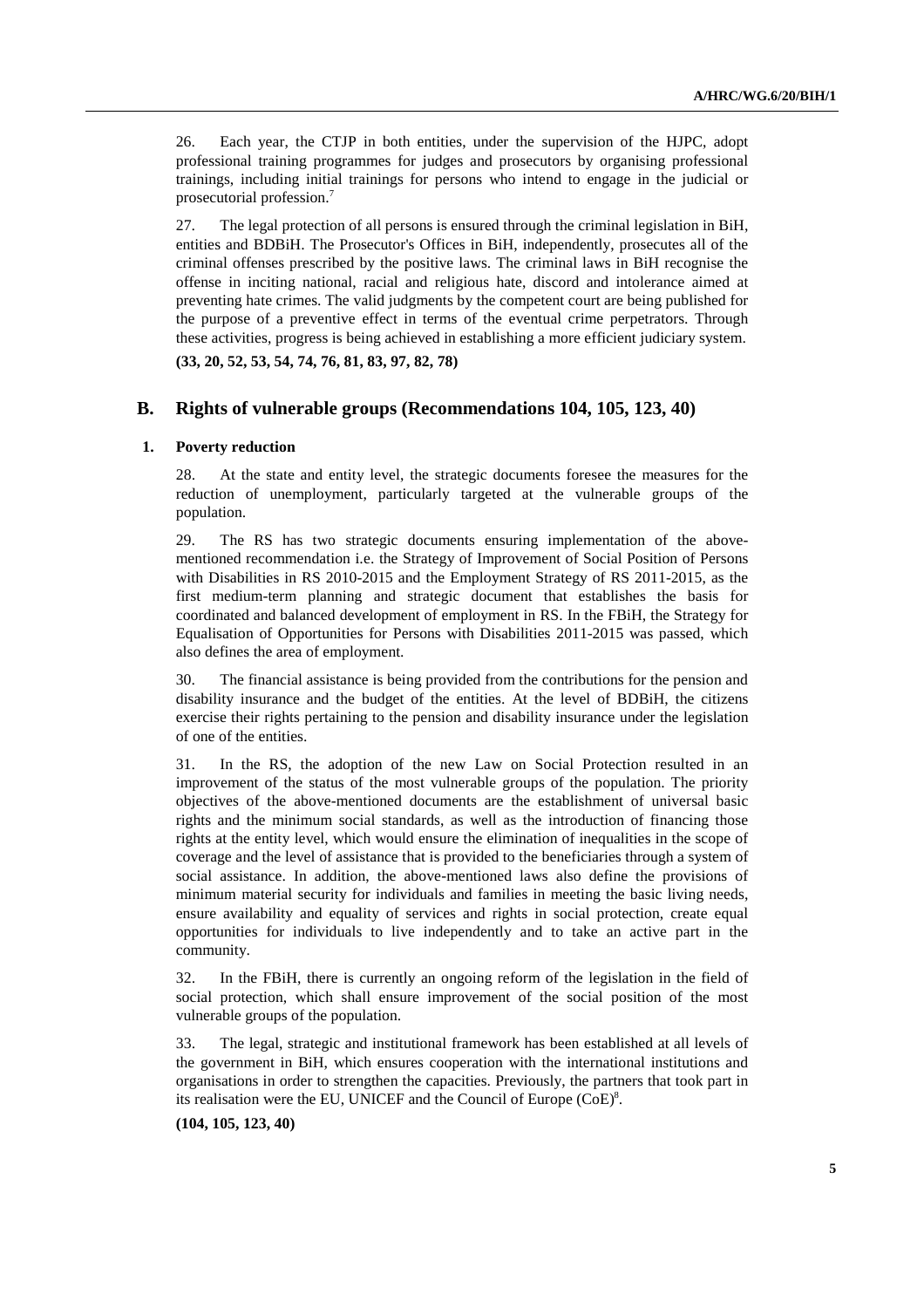## **2. Rights of the child (Recommendations 14, 23, 39, 41, 38, 40, 58, 24, 6, 70, 22, 30, 46, 47, 109, 116)**

34. The representatives from the relevant institutions, academic community and civil society take part in the newly established Council for Children BiH, which has significant responsibilities and scope of work. The work of the Council for Children for 2014 is also provided by UNICEF. **(14)**

35. The Council for Children was formed in the RS and its Work Programme for 2014 envisages development of an Action Plan for Children of RS. In 2012, the Council for Children developed a publication "The selection of international regulations on children's rights". The BiH Action Plan for Children (2011-2014), includes the general objectives raised at the World Summit for Children and it defines the priority objectives and measures to create the most favourable conditions for the lives of children and families in BiH. The Action Plan also includes the recommendations of the Committee on the Rights of the Child, which are related to the application of the UN Convention and its two Optional Protocols. **(23)**

36. The efforts have been intensified to implement the international obligations and the BiH Action Plan for Children; the Strategy for Combating Violence against Children (2012–2015); the Framework Policy for the Improvement of Early Growth and Development of Children in BiH (2012); the Strategy and Action Plan for Improvement of the Social Position of Persons with Disabilities (2010–2015); the National Action Plan for the Fight against Illicit Drugs in BiH (2009–2013); the Action plan for Child Protection and Prevention of Violence against Children through Information-Communications Technologies in BiH by 2015; THE Strategy to Counter Trafficking in Human Beings in BiH and Action Plan (2013–2015); and the Strategy in the Area of Migration and Asylum (2012–2015). **(39, 41)** 

37. Efforts are also being invested in the implementation of strategic and other documents of the entities and BDBiH pertaining to the improvement of policies and practices towards children and their families, especially in the field of prevention of domestic violence and implementation of the Law on Protection and Treatment of Children and Juveniles in the criminal procedure of the RS, FBiH and BDBiH.

38. At the beginning of 2013, the FBiH Government adopted a Strategic Plan for Improving Early Childhood Development (2013–2017), and at the end of 2013 saw the adoption of the Rulebook on continuing professional education for early detection, diagnosis, intervention and monitoring of developmental and other disorders that affect the growth and development of children. **(38)**

39. In order to take the necessary measures to improve the protection of socially excluded children, additional rights are being provided, such as the right to transportation, meals, textbooks and scholarships. However, there are still not enough funds to cover all of these needs. **(40)** 

40. The fight against child abuse in BiH has been significantly improved through the implementation of the strategic documents in this area, as well as through the improved legislation and practices in the field of social care of children. The Guidelines for handling cases of violence against children in BiH (2013) have clearly defined the instructions on how the institutions should act in all of the cases when they identify that a child was a victim of any type of violence. **(58)** 

41. When it comes to the support for children on the streets, the MHRR Minister (2013) issued Guidelines for improvement of the situation of Roma children – social inclusion, which provide concrete strategic measures and activities to improve the systemic measures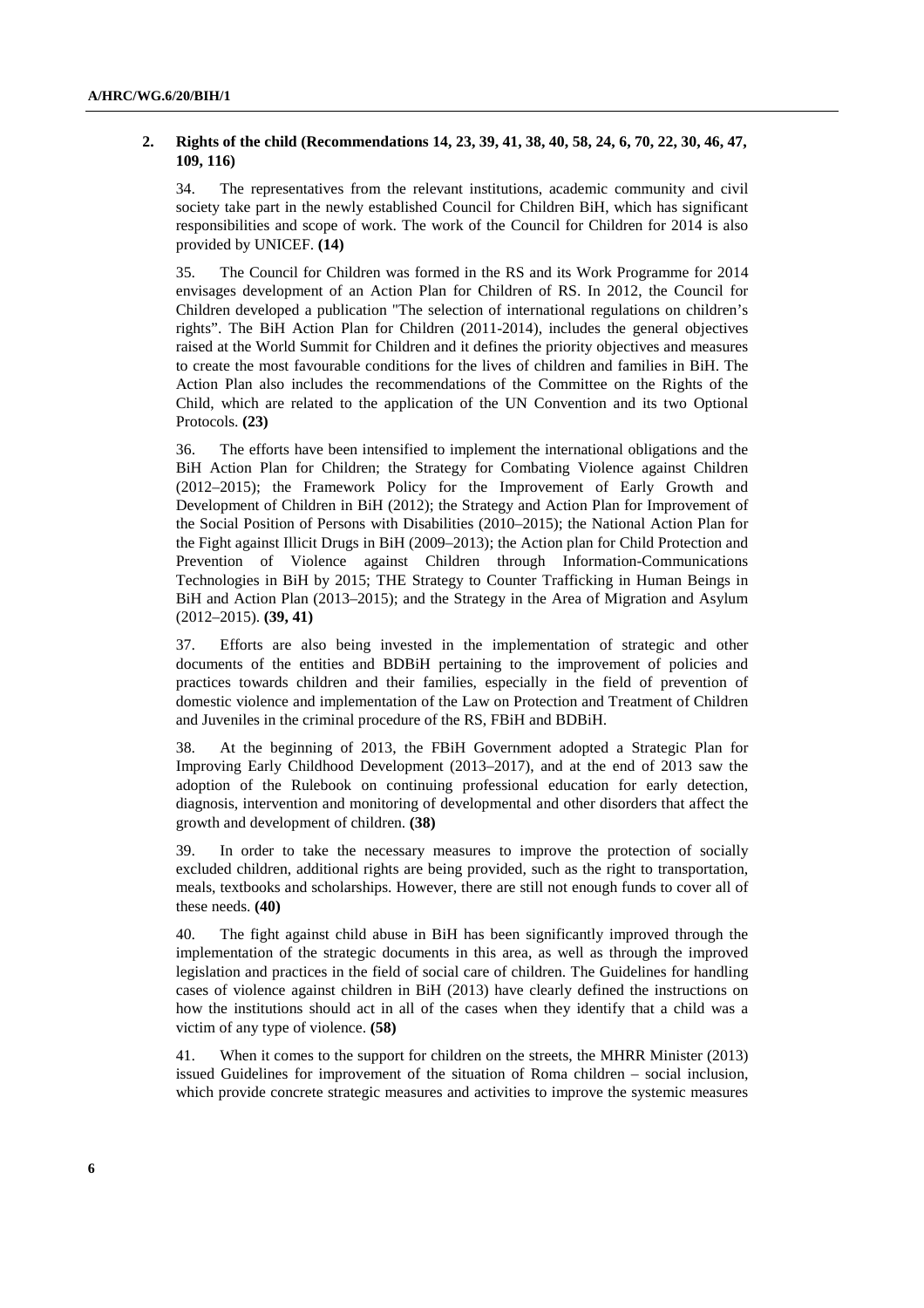aimed at the prevention and protection of street children who are exposed to begging and other forms of economic exploitation.<sup>9</sup>

42. In reference to the application of the Optional Protocol on the Sale of Children, Child Prostitution and Child Pornography and involvement in the criminal justice system, the criminal legislation in BiH also covers the above-mentioned types of child abuse, however, the BiH Criminal Code only prescribes the crimes of human trafficking, including the trafficking of children, while the entity Criminal Codes and the BDBiH Criminal Code prescribe specific offenses that incriminate these types of abuse of children.

43. The changes to the provisions in the four Criminal Codes have been prepared, and they were proposed by the State Coordinator for Combating Trafficking in Human Beings and Illegal Migration.

44. With the proposed provisions, the reorganisation of the elements of a criminal offense has been executed, which will help in interpreting the elements of the essence of a criminal offense and retain all of the elements prescribed by the international standards, the Palermo Protocol and the CoE Convention on Action against Trafficking in Human Beings.

45. These amendments have dealt with the issue of a conflict of interest regarding jurisdiction, which used to occur in practice when prosecuting these types of crimes.

46. Since 2011, in accordance with the EU Directive on prevention and combating human trafficking, this amendment has provided for more severe punishments for these types of crimes and was made compliant with CoE Convention on Action against Trafficking in Human Beings.

47. During the past period, in BiH, there have been ongoing mini-campaigns for raising awareness about the dangers of landmines. Landmine warnings have been integrated into the preschool and school curriculum; manuals and teaching aids for students and teachers have been produced; and warning signs for landmine threats are continuously being positioned. In 2013, the revision of the Mine Action Strategy in BiH (2009–2019) was prepared.

48. In the period of 2010–2014, 337  $km^2$  have been cleared from mines.

49. The floods (May 2014) that occurred in BiH have significantly distorted the image of the demined areas.

## **(14, 23, 58, 40, 38, 39, 41, 24, 6, 70)**

50. Education in BiH falls under the competencies of the RS, cantons in the FBiH and BDBiH, and it is governed by the laws in the field of education (preschool, primary, secondary, higher education and education of adults). At the BiH level, the framework laws have been adopted.

51. The Ministry of Civil Affairs BiH coordinates and monitors the domain of education at the BiH level. The Federal Ministry of Education and Science monitors and coordinates the field of education for FBiH, which falls under the exclusive constitutional jurisdiction of the cantons. In accordance with the constitution and statute, the RS and BDBiH have direct jurisdiction in the field of education.

52. Through the legal and strategic documents, which govern the field of education; the preconditions and obligations have been created for the development of a tolerant and multi-ethnic environment in the BiH schools.

53. The educational institutions at all levels contribute and implement the programmes aimed at promoting tolerance in public education through the annual and long-term development planning. However, the mechanisms aimed at the complete implementation of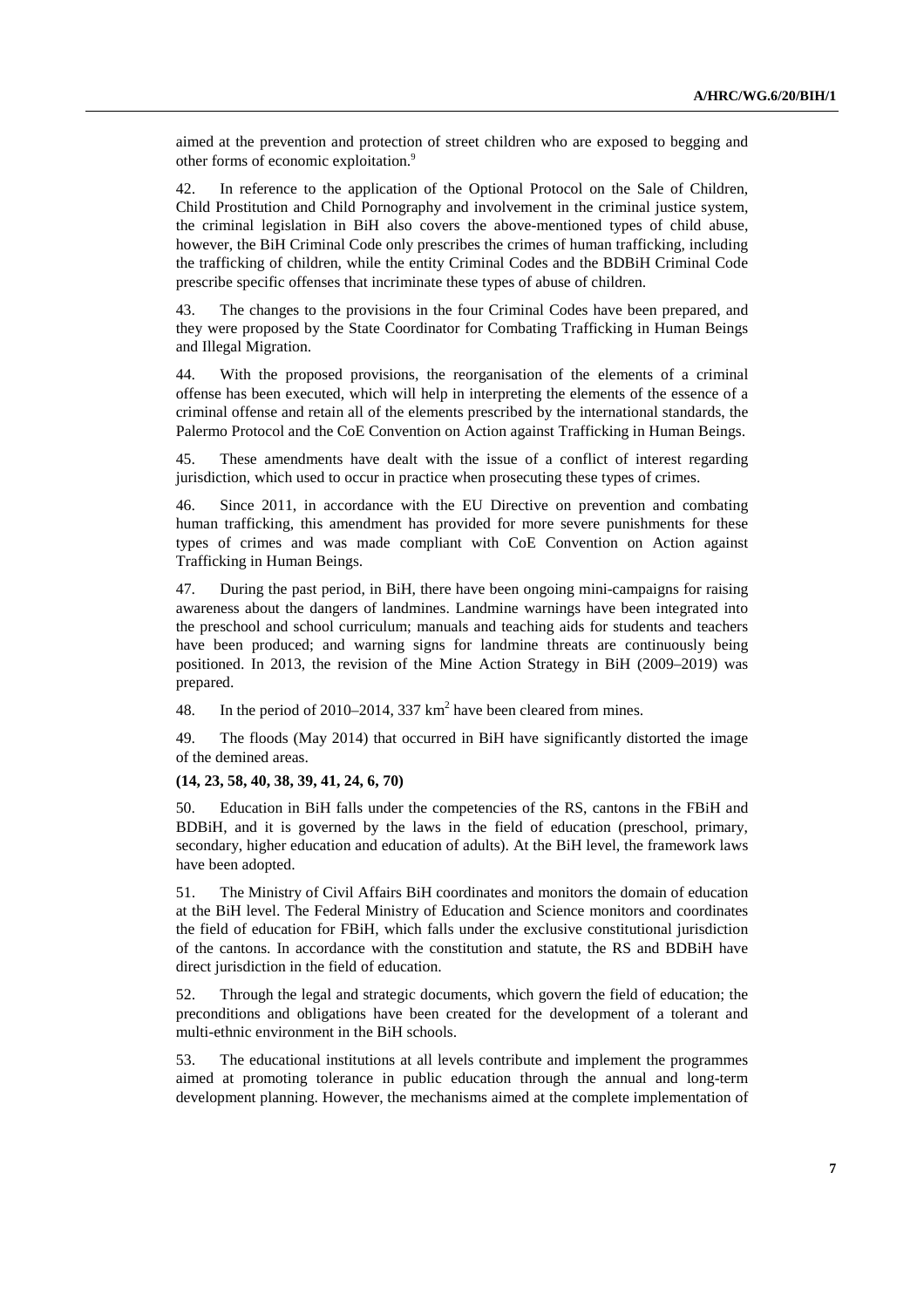the legal provisions are not yet fully in place and the multi-ethnic learning environment in the schools has still not completely seen the light of day.

54. The BiH Agency for Preschool, Primary and Secondary Education, in accordance with its legislative responsibilities, is working on the development of the Common Core Curriculum that has been defined on the basis of the learning outcomes and based on which the revision and improvement of the existing curricula in BiH has been planned.

55. The continuous improvement of the curricula and its implementation is aimed at stopping segregation in schools. In 2009, a research study, titled "Education Quality Assurance" was carried out, based on which it was established that 70% of the content in the curricula comes from the Common Core Curriculum, whereby the elements of segregation were eliminated that were possibly resulting from the curriculum, although this has still not fully been achieving in the current educational practices.

56. The children belonging to the national minorities are included in the regular educational process, and the curriculum has been, to the greatest extent possible, adjusted so as to meet the needs of minorities. A major step forward was made in the previous period, when it comes to the Roma minority, through the adoption and implementation of the revised Action Plan BiH on the Educational Needs of Roma (2010).

57. In RS, the problem of segregation in schools does not exist.

58. In 2012, the FBiH Government adopted the recommendations for elimination of segregating and dividing structures in the educational institutions in FBiH.

59. The Conference of Education Ministers from BiH and the Council for General Education in BiH, as the advisory and coordinating bodies in the field of education, contribute to the development of tolerance, mutual respect, understanding, trust and respect for diversity in schools in BiH, as part of their activities.

**(22, 30, 46, 47, 109, 116)** 

### **3. Minority rights (Recommendations 31, 100, 101, 102, 112, 113, 115, 114, 111)**

60. The entity laws on the registration in the registry of births have been harmonised, and the administrative procedure for the registration of births and deaths was largely simplified. The maintenance of these registers is done electronically in both entities, and as one very important aspect for some social categories and for the national minorities, these documents are issued free of charge. **(31, 115, 114)** 

61. The judgment by the European Court in Strasbourg in the case of Sejdic-Finci has not been implemented; therefore a challenge remains in terms of how this question will be resolved in BiH and how the minorities will be enabled to exercise their passive voting right. **(100, 101, 102)** 

62. The fight against social exclusion and discrimination of Roma, as the most vulnerable minority, has been a priority area of concern of the competent institutions in BiH, in the recent years. Therefore, BiH, since the adoption of the Action Plan (June 2008), has allocated and still allocates funds for implementation of the measures identified in the framework of the action plan in the area of employment, housing and health care. Annually, BiH allocates 1.5 million EUR for the purpose of implementation of various projects in the above-mentioned areas. In the FBiH budget for 2014, funds were ensured for employment of Roma in the amount of 90.000,00 KM.

63. During this period, significant results have been achieved in the implementation of the housing programme for Roma and in improving health care and employment of Roma throughout BiH. So far, a total of 600 housing units have been built-refurnished, and currently another 150 housing units are under construction from the IPA funds.<sup>10</sup>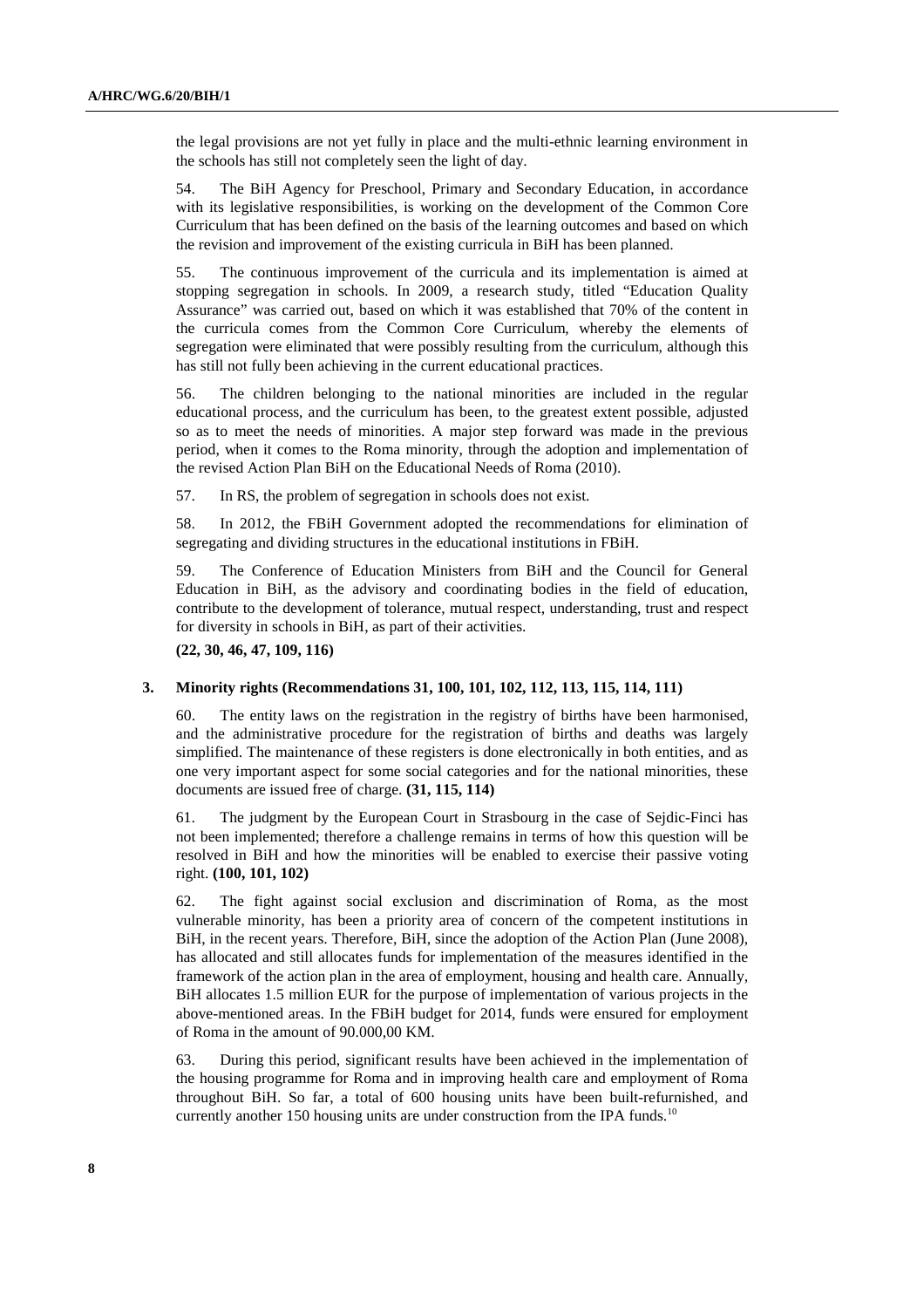64. So far in BiH, two Roma Boards have operated for a mandate of four years and the third composition of the Roma Board was appointed by the CoM in 2013. The CoM used this opportunity to renew the Decision on the Establishment of the Roma Board within the CoM BiH and the Decision on appointment of the members of the Board. The Board has the authority to discuss all of the significant matters contained in the BiH Strategy for Roma<sup>11</sup>. It monitors the implementation of the Strategy and proposes activities for the purpose of more efficient implementation of the Decade of Roma Inclusion 2005-2015. The Roma Board consists of 22 members, 11 Roma representatives and 11 representatives of institutions. This body ensures cooperation with associations that bring together representatives of the Roma minority and improves the ability for cooperation of Roma representatives at all levels of government. Additionally, this body, in the coming period, with the support of MHRR and UNDP, will develop a mechanism for monitoring the implementation of the action plans for Roma. **(112)** 

65. By ratifying the CoE Framework Convention for the Protection of National Minorities (FCNM) (2000), BiH assumed significant commitments on the protection of rights of persons belonging to national minorities (representatives of different nationalities) who live in BiH. The FCNM was the basis for the adoption of the Law on Protection of National Minorities in BiH (2003). The RS and FBiH enacted their own laws on the protection of national minorities. Some of those laws can be found in the cantons in the FBiH.

66. Through the institutional and legal framework (by establishing the Council of National Minorities at the level of the BiH Parliament and at the entity level, as well as in some of the cantons in FBiH, as the advisory bodies), BiH ensures the possibility for national minorities, particularly the Roma, to solve their spiritual, especially basic needs more efficiently. In order to better concretise the above-mentioned provisions, the BiH Strategy for Roma of 2005 and the BiH Action Plan for Roma in the areas of employment, housing and health care of 2008 were created and adopted. The BiH Action Plan for Roma in the areas of employment, housing and health care was revised in December 2013. The process of creating a Strategic platform for addressing the issues of national minorities in BiH is underway.

**(113)** 

## **4. Freedom of religion (Recommendations 85, 79, 21)**

67. The Law on Freedom of Religion and Legal Status of Churches and Religious Communities of 2004 guarantees rights, religious freedom and equality of rights and duties for all members of the religious minorities, as well as for all churches and religious communities in BiH, without any discrimination. In accordance with the provisions of the Law, all of the registered churches and religious communities in BiH are free to regulate their own organisation, with full respect for the right to freedom of conscience and religion.

68. The criminal legislation in BiH (substantial and procedural) contains clearly defined provisions that define the right to use the language and script.

69. The competent administrative and judicial institutions instigate, undertake and implement all legislative and administrative measures to investigate cases of violations of religious freedom and find the potential perpetrators.

70. The competent institutions in BiH are also working intensively on finding a systematic solution for payment of the pension, health and disability insurance for the religious officials throughout BiH.

**(111)**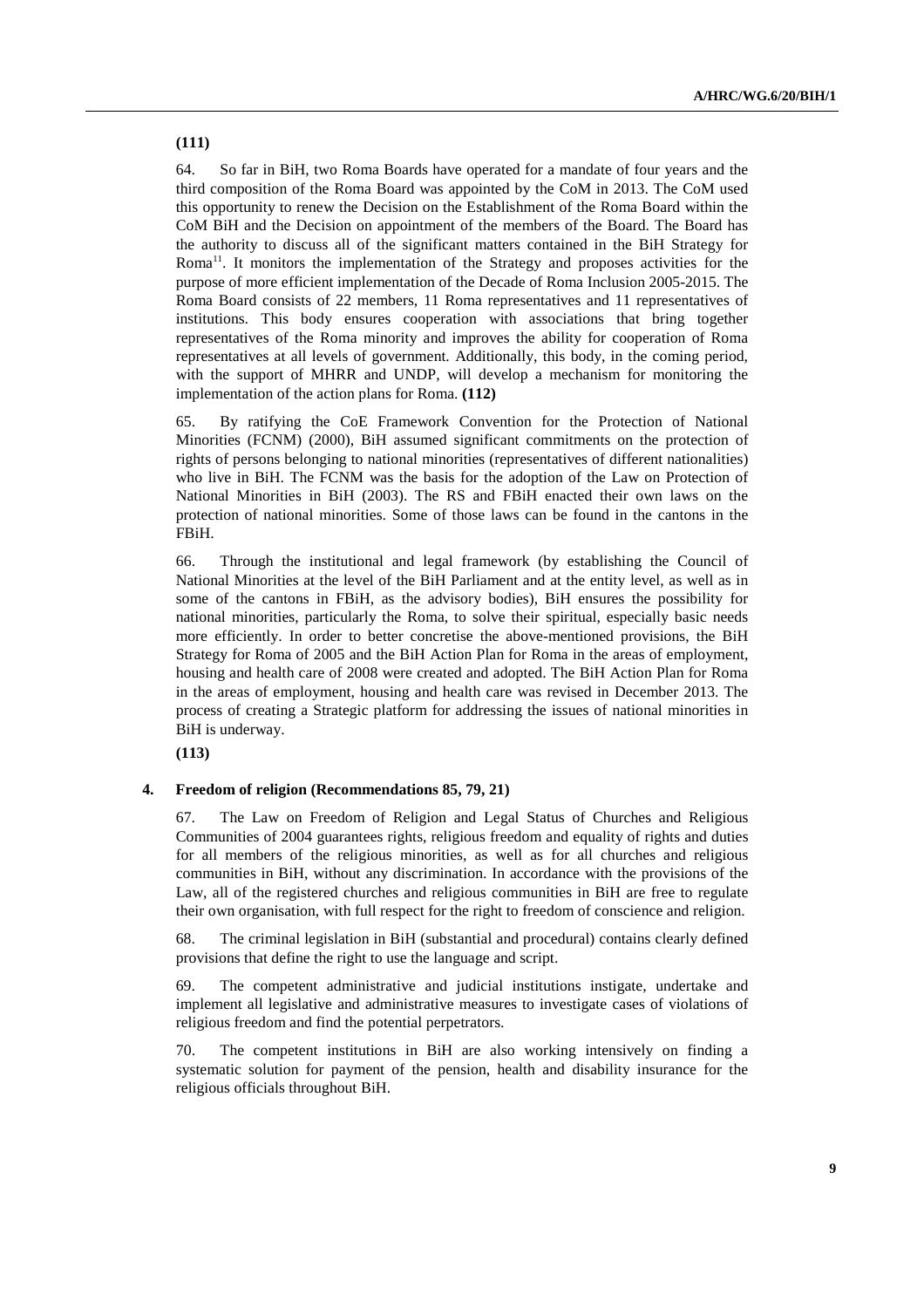71. There has been significant progress achieved in BiH, on the ground, in cooperation with the Inter-Religious Council of BiH and the Committee for Interreligious Cooperation in 12 of the municipalities<sup>12</sup>.

72. The main objective of establishing the Committee is to have better cooperation between the churches, religious communities and the worshipers from the local communities. The cases of attacks on religious objects, desecration of graves and cemeteries, attacks and insults of religious officials, attacks on religious symbols, contempt or ridicule of any religion have been significantly reduced. The competent institutions undertake measures to investigate cases of violations of religious freedom and in finding the perpetrators. It is also necessary to tighten the sanctions against the perpetrators of the attacks, and to encourage and stimulate public condemnation of attacks on the religious facilities. The tendency for setting up video surveillance of the religious facilities, which were repeatedly the subject of an attack, is a positive move.

73. It is very important to maintain regular and continuous cooperation with the Interreligious Council BiH that aims to support the activity in creation of inter-religious dialogue, religious tolerance and coexistence in BiH.

**(85, 79)** 

74. The necessary legislation in BiH, which completely ensures full rights and equality for all citizens, nations and ethnic groups in BiH, as well as for members of all religious communities that exist in BiH, was introduced, and harmonisation with the international standards is an ongoing and continuous process.

75. The State Law on the Protection of Rights of Members of National Minorities was adopted, as well as two entity laws and two cantonal laws on national minorities. All provisions of the FCNM CoE are being implemented.<sup>13</sup>

**(21)** 

## **5. Gender equality (victims of violence, human trafficking and war) (Recommendations 7, 80, 36, 37, 55, 56, 57, 59, 103, 61, 62, 63, 64, 65, 66, 60, 71, 67, 72, 68, 73, 77, 34, 48, 49, 50, 51)**

76. The prepared changes and amendments to the BiH Criminal Code have been submitted for further procedure, in accordance with the recommendations of the UN Committee against Torture (CAT), which requires the elimination of the condition of "coercion or threat of immediate attack" from the definition of the criminal act "crime against humanity", Article 172 and from the criminal act of "war crimes against civilians", Article 173, which will make the definition of sexual violence consistent with the international standards.<sup>14</sup>

77. Through the above-mentioned amendments, significant progress has been made in harmonising the normative-legal framework in the field of domestic violence with the international standards for prevention and combating domestic violence, primarily with the CoE Convention on preventing and combating violence against women and domestic violence (Istanbul Convention).

**(7)** 

78. The National War Crimes Strategy was adopted and it clearly defines and assigns the responsibilities and accountabilities of the judicial institutions, as well as all other institutions competent for the implementation of the Strategy. In addition, a monitoring body was established to supervise the implementation of this Strategy. **(80)** 

79. In accordance with the recommendation given by the Committee on the Elimination of Discrimination against Women (CEDAW), significant efforts have been made to make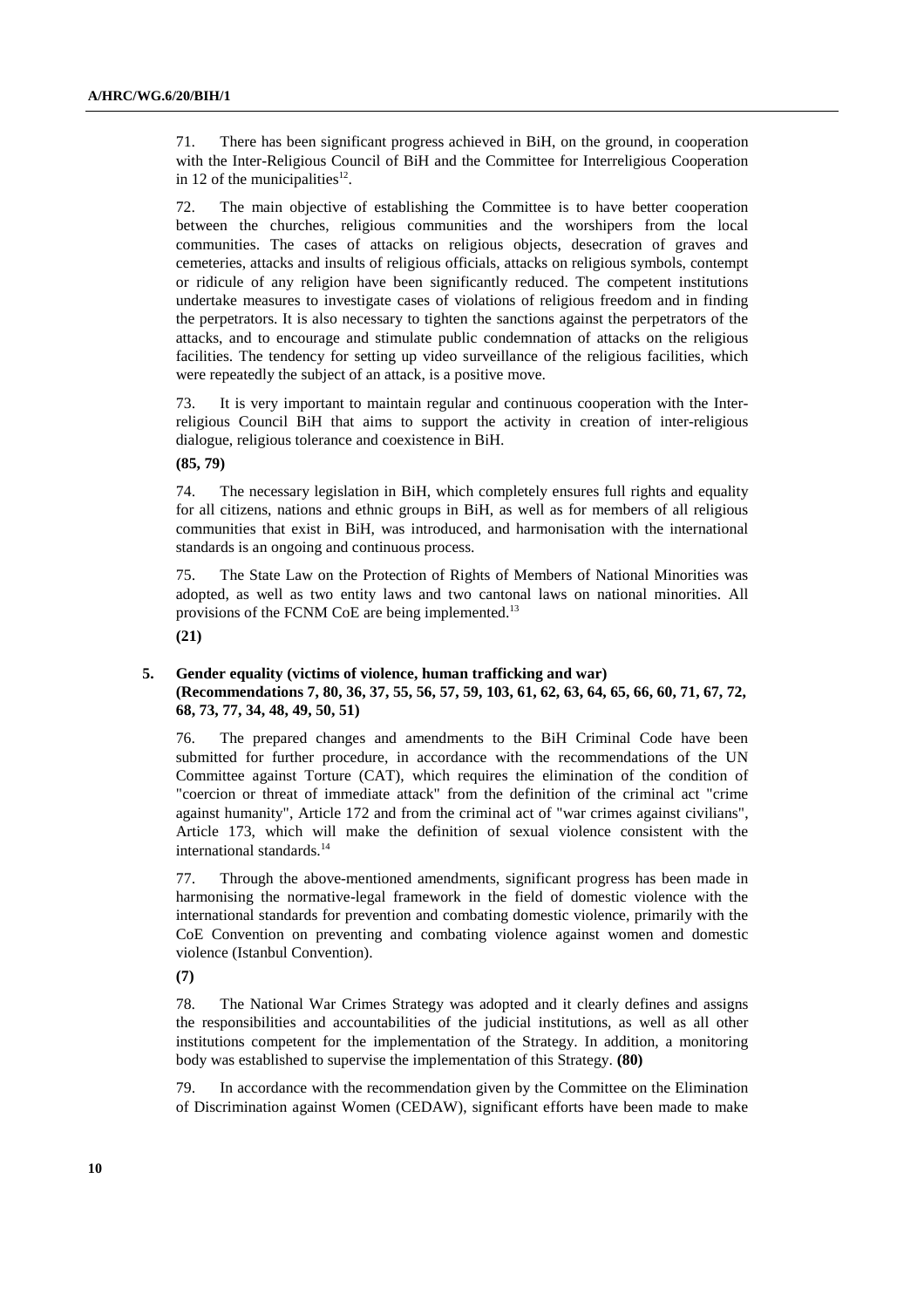the laws compliant with the Law on Gender Equality in BiH and to define the procedures needed for their successful implementation. Additionally, the backbone of all gender equality policies is the Convention on the Elimination of All Forms of Discrimination against Women and particularly the recommendations of the CEDAW Committee. **(36)** 

80. With the aim of achieving speedier accomplishments regarding the equal gender representation in the policy creation and decision-making at all levels of government in BiH, the 40% quota in the Election Law was introduced with an established programme for the under-represented sex. Also, special measures were introduced in the Law on financing political parties determining that 10% of the total amount shall be allocated to the parliamentary groups in the BiH Parliamentary Assembly (PA BiH), proportional to the number of seats belonging to the under-represented gender. Before each election cycle, numerous campaigns are carried out aiming to increase the number of women in the preelection campaigns and in the places of decision-making, thus the activities are being implemented on the education of women in politics and political parties. **(37)** 

81. On 7 November 2013, BiH became the  $6<sup>th</sup>$  member state of the CoE to ratify the CoE Istanbul Convention. Accordingly, BiH committed itself to undertake legislative and other measures to ensure the legal, institutional and organisational framework for the prevention of violence against women, protection of victims of violence and punishing perpetrators of violence. The Strategy for implementation of the CoE Istanbul Convention was developed and some entity strategies and action plans were also developed and implemented to combat domestic violence. **(55)** 

82. The Strategy for the implementation of the CoE Istanbul Convention and the entity strategies for combating domestic violence contain the standards for monitoring the implementation. There are intensive activities being implemented in BiH to establish referral mechanisms in order to provide protection to victims of domestic violence. The referral mechanisms are still not applied only to the women victims of violence, but also to the victims of domestic violence, and as such serve as instruments for the proper implementation and monitoring of the application of the Law on protection against domestic violence in both entities, through close cooperation and coordination between all of the protection actors.

83. At the local level, a number of protocols have been signed on the treatment of victims and witnesses of war crimes, sexual abuse and other crimes of gender-based violence through capacity building and cooperation between institutions and NGOs.<sup>15</sup>

#### **(56)**

84. The Laws of the entities also provide the possibility to ensure the protection of the victims of violence in the form of temporary sheltering in safe houses. According to the FBiH Law, a victim may be sheltered in a safe house, placed with another family or another appropriate institution. On the other hand, in accordance with the RS Law, a safe house represents a special measure of support, which provides safe accommodation and assistance to victims of domestic violence that can be operated by a legal entity.16 **(57, 59)** 

85. The activities of the BiH Agency for Gender Equality and entity gender centres, given the process of harmonisation of laws, lead to the systematic application and incorporation of gender equality principles in all of the programmes, policies and strategies of the competent institutions. The Agency for Gender Equality, in accordance with its competences, develops an annual "List of priority proposals of the material on the basis of the CoM BiH Work Programme" and accordingly gives its opinion on compliance. The competent entity institutions have the obligation to submit legal acts to the entity gender centres prior to their consideration by the governments. A manual was prepared for the harmonisation of legislation with the Law on Gender Equality in BiH and with the international standards for gender equality, which is promoted and distributed to the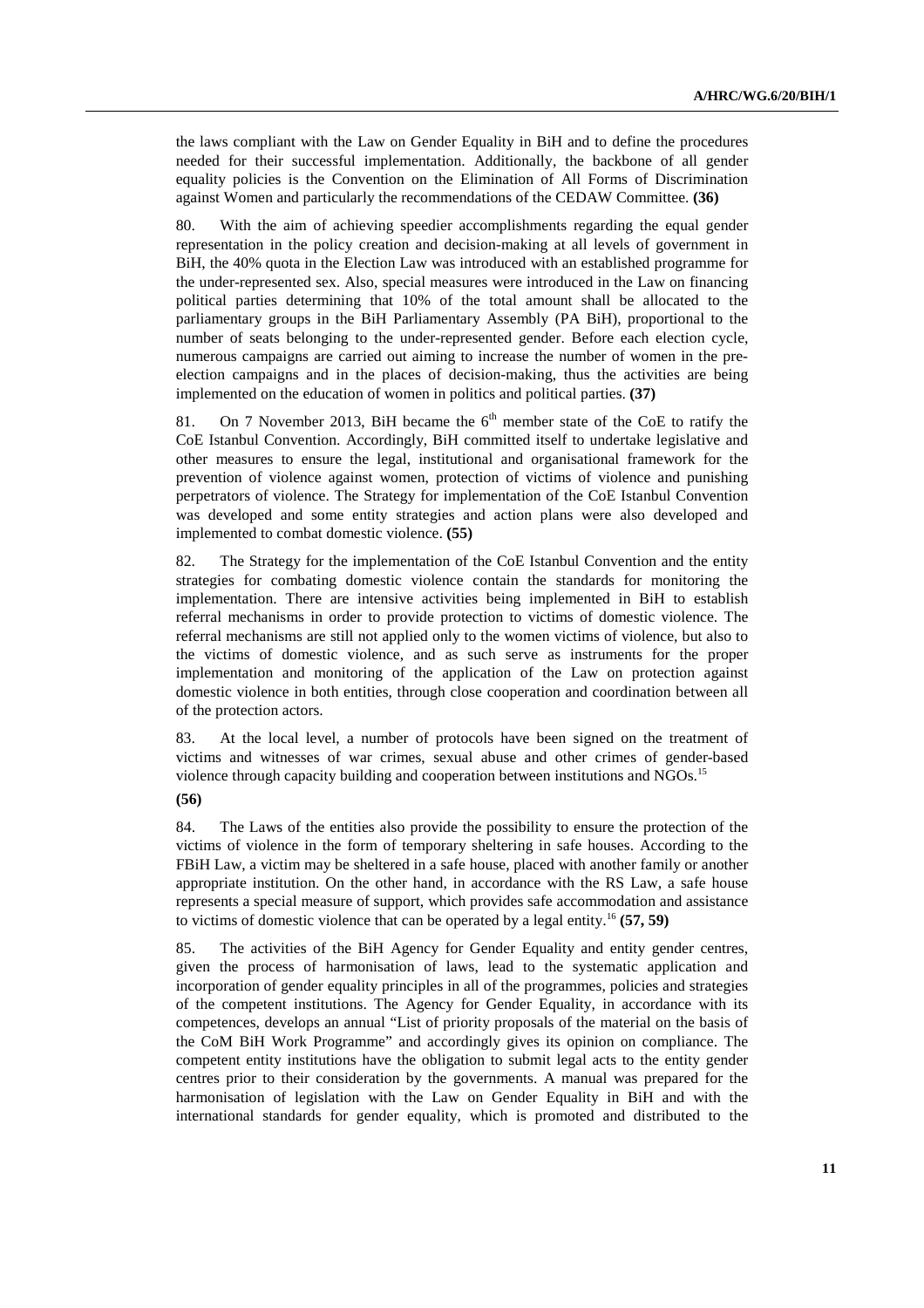competent institutions and it demonstrates the approach in aligning the legislation with the Law on Gender Equality in BiH. **(103)** 

86. The BiH institutions have very good cooperation with CSOs. The NGOs are involved in the process of drafting legislation and the strategic documents, as well as in the implementation of commitments from the strategic documents.

87. The Ministry of Security BiH (MS BiH) ensures special protection and assistance to victims of human trafficking for the purpose of their rehabilitation and return to the country of habitual residence, in cooperation with the NGO sector. The institutions have signed agreements on cooperation with the NGOs for the purpose of providing services to victims of human trafficking.

**(61)** 

88. The Directorate for Coordination of the Police Bodies of BiH achieves international operational police cooperation in accordance with the national legislation and on the basis of its membership in the International Criminal Police Organisation – INTERPOL, the obligations arising from the Strategic Cooperation Agreement with the European Police Office – Europol, which was signed on 26 January 2007, and on the basis of its membership in the Southeast Europe Cooperative Initiative – SECI Centre, which was renamed "Southeast European Law Enforcement Centre – SELEC". **(62)** 

89. The strategic documents foresee the following activities: ensuring uniform standards for training of professionals through the institutionalisation of educational activities and cooperation with CSOs and academic institutions; improvement of the cooperation with the law enforcement agencies at the international level; raising awareness among the general population, children, youth and vulnerable groups; improving the legal and institutional framework; improving the system for collecting, processing, protecting and use of data on human trafficking by the means of maintenance of various databases and their networking and ongoing discovery of new information about the *modus operandi* of human trafficking. **(63)** 

90. The implementation of activities and measures in the field of combating trafficking in human beings, so far has resulted in the development of institutional capacities, improvement of the legal framework, strengthening of the prevention activities, creation of the standards for the protection of victims of human trafficking and developed channels and mechanisms for international cooperation. The legislative and operational measures have been undertaken to strengthen the capacities and establish the legislative framework in the field of combating human trafficking. **(64)** 

91. The policies and actions against human trafficking are defined in three action plans and three strategies encompassing the period of 2001–2015. **(65)** 

92. There has been a lot done regarding the plan to establish a database on human trafficking in BiH and the next steps should be targeted at the fusion of the existing databases and their updating. The National Action Plan envisages development of a national system for information management, through which the collection, processing, protection and use of data on human trafficking, in general, will be regulated and performed, including the data on the registered human traffickers and identified victims. **(66)** 

93. The crime of human trafficking is prescribed in the BiH Criminal Code and the definition of this crime is consistent with the CoE Convention on Action against Trafficking in Human Beings. The protection of foreign victims of human trafficking is regulated by the Law on Movement and Stay of Aliens and Asylum in 2008, which was renewed in 2012 and it is mainly compliant with the international and EU standards. The Rulebook on protection of foreign victims of trafficking and the Rules on protection of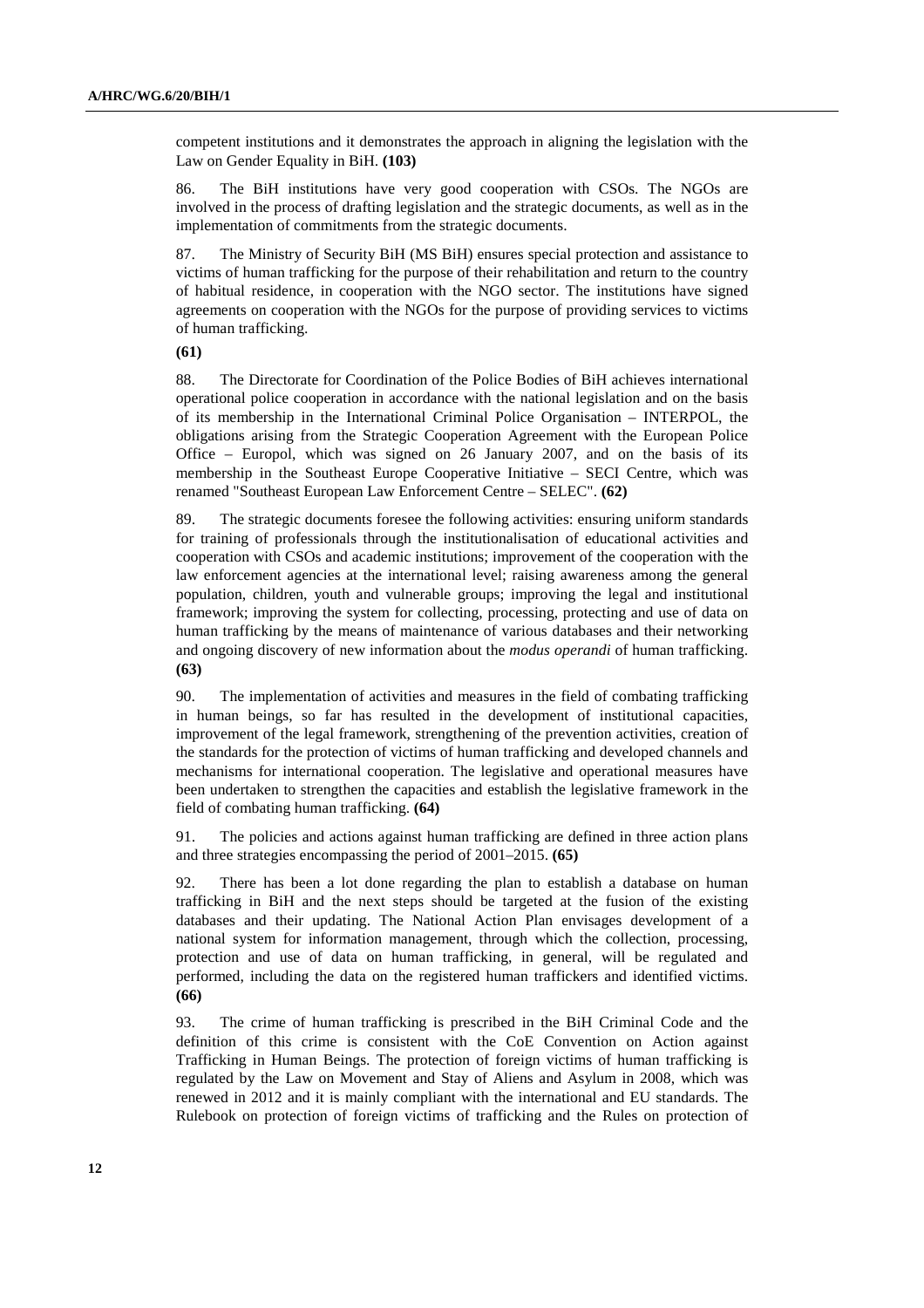trafficking victims and witnesses of human trafficking of citizens of BiH have been issued. **(60, 61, part of 62, 63, 64, 65, 66, part of 71)** 

94. CoM BiH determined the Proposal of the Law on changes and amendments to the BiH Criminal Code, which foresees change of Art. 172 paragraph (1), item g) and Art. 173, paragraph (1) item e), by which the definition of war crimes of sexual violence is compliant with the international standards and part of the text is deleted so as to eliminate from the definition of this crime the condition of "coercion or threat of immediate attack" in accordance with the recommendation of the Committee, and it was submitted to the parliamentary procedure on 21 May 2014.

95. At its  $94<sup>th</sup>$  session held on 9 May 2014, the CoM BiH determined the Proposal of the Law on changes and amendments to the BiH Criminal Code, which foresees change whereby the definition of war crimes of sexual violence is made compliant with the international standards, in accordance with the recommendation of the UN CAT and it is in the parliamentary procedure. Also, the National War Crimes Strategy was adopted and it clearly defines and assigns responsibilities for all judicial and other institutions in charge of its implementation.

## **(67, 72)**

96. In accordance with its responsibilities, all of the levels of government in BiH take the necessary measures to protect and support all victims of sexual violence and their families. In this regard, in August 2013, a Protocol on the treatment of victims and witnesses of war crimes, sexual assault and other criminal acts of gender-based violence was signed in Banja Luka, via capacity building and cooperation between institutions and NGOs. **(68)** 

97. BiH is currently implementing the project "Mental Health in BiH" and it is a result of the continuous commitment of the relevant entity ministries of health to continue the reform of mental health in BiH. The ultimate goal of the project is to improve the mental health of the overall population, as well as the capacities of the policy makers and responsible institutions in achieving the European standards in the mental health care in BiH. Currently, a total of 68 centres for mental health care are operative (39 in FBiH, RS in 28 and 1 in BD), which are capacitated to provide all types of psychosocial support.

98. The relevant entity ministries continuously implement reform of the mental health sector, for which they have strong support from the "Mental health projects in BiH". In the strategic documents in BiH, the courses of action are defined, which will ensure the establishment of a system for promoting mental health; preventing mental disorders; early detection and action; psychosocial rehabilitation and recovery; and reducing stigma and discrimination. One of the target groups of this strategy are the war crimes victims.

### **(73)**

99. The implementation of the National War Crimes Strategy is an ongoing process and significant progress has been made on implementing the activities set forth therein, thus a monitoring body was established to supervise its implementation. The Expert Working Group (EWG), for the development of the BiH Strategy of Transitional Justice and the Action Plan for its implementation produced the second Annual Report on the work of the EWG and submitted it to the CoM BiH, in order to introduce the members of the CoM BiH with the activities performed. **(77)**

100. The protection from discrimination based on sexual orientation or gender identity through criminal legislation in BiH has been ensured. The definition of the term "hate" is included in the general part of the RS Criminal Code (Article 147, paragraph 25), in the BDBiH Criminal Code (Article 2, paragraph 37), and in the FBiH, the proposal for its inclusion in the Criminal Code is in the parliamentary procedure for adoption and the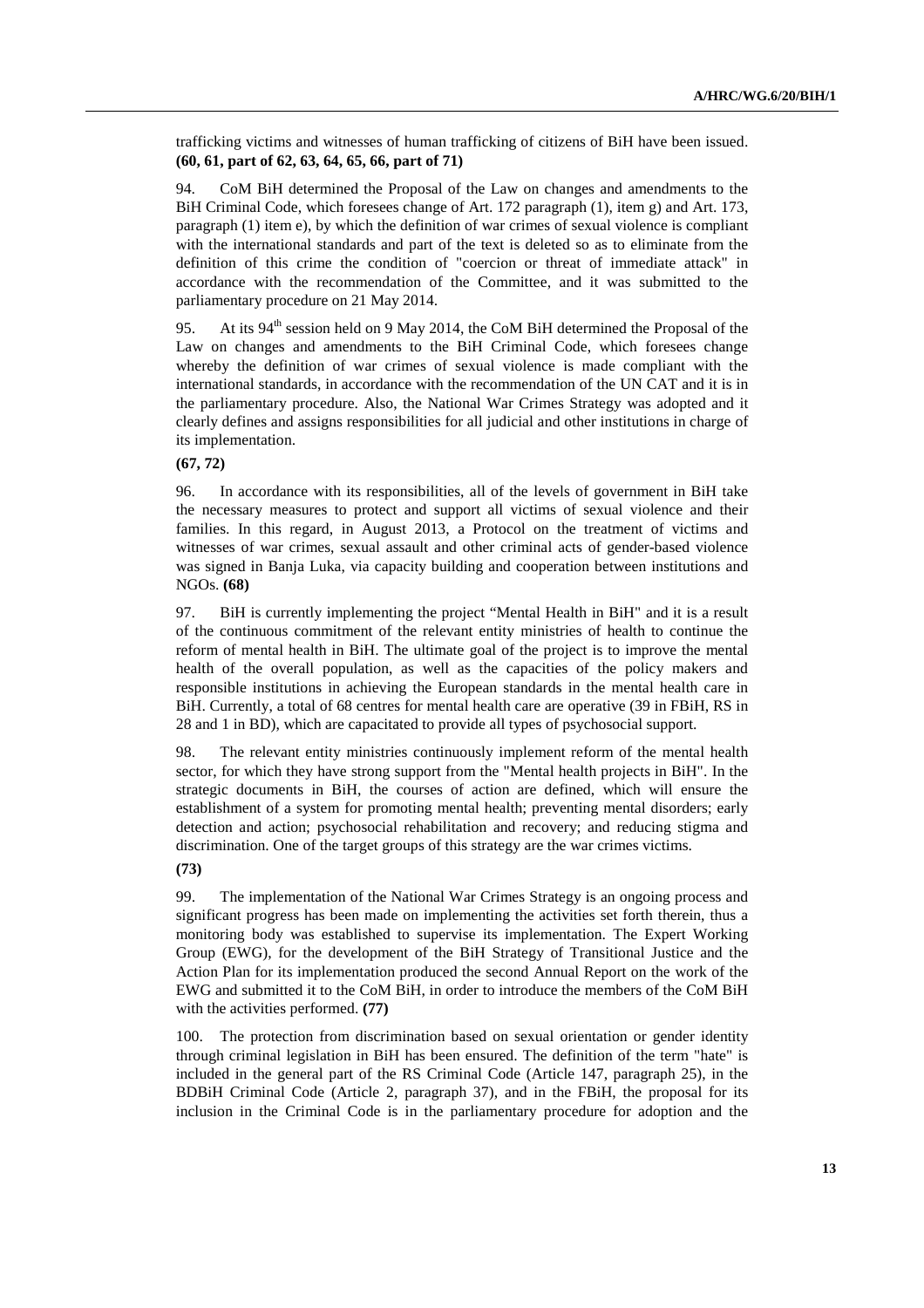qualified forms of certain crimes were introduced when such crimes are committed by the element of hatred, and the element of prejudice, expressed as hate, has been aligned with the definition in the general section of the law.<sup>17</sup>  $(34)$ 

101. Through the adoption of the Law on Prohibition of Discrimination and the Law on Gender Equality in BiH, the types of discrimination have been defined and discrimination based on gender expression or sexual orientation has been prohibited. Additionally, a system of protection against discrimination has been regulated. **(48)** 

102. Although the constitutions in BiH and the international instruments to which BiH is signatory define the prohibition of discrimination, adoption of the Law on Prohibition of Discrimination and the Law on Gender Equality in BiH further define its forms; prohibition of discrimination is determined for all spheres of life; and the mechanisms for protection against discrimination have been determined. Discrimination in the context of this Law is considered to be any different treatment including any exclusion, restriction or preference based on real grounds or assumptions towards any person or group of persons on the grounds of sex, gender expression or sexual orientations, as well as any other circumstance which has the purpose or effect of nullifying or impairing the recognition, enjoyment or exercise of human rights and freedoms in all spheres of society under equal terms. The Law sets out that any person who believes to be discriminated shall have the right to initiate criminal or civil proceedings before the courts of general jurisdiction. The Law on Gender Equality in BiH also forbids discrimination based on gender expression and sexual orientation. **(49)** 

103. In accordance with the Law on Prohibition of Discrimination, the central institution for protection against discrimination is the Institution of Ombudsman for Human Rights BiH. The Law on Prohibition of Discrimination gives the Institution of Ombudsman for Human Rights BiH broad powers in terms of the protection of individuals and groups from actions which the Law defines as discriminatory, including discrimination based on gender expression or sexual orientation. Within the Institution of Ombudsman for Human Rights BiH, a special department for the elimination of all forms of discrimination was established. Through an electronic case management system and an established database for cases of discrimination, this institution keeps track of all the identified forms of discrimination. According to the records maintained in BiH, so far a small number of cases of discrimination based on gender expression or sexual orientation have been reported. **(50)** 

104. The current legislation in BiH does not contain provisions that discriminate lesbians, gays, transsexuals and bi-sexuals. For this reason, the BiH authorities did not accept this recommendation. **(51)** 

#### **6. Protection of persons with disabilities (Recommendations 69, 1, 2, 4, 5, 43, 42, 44, 108)**

105. The international assistance in demining is provided by: the European Commission from the IPA funds; the International Trust Fund; and the traditional donors such as Germany, Norway, Japan, UNDP and others. The possibility of obtaining international assistance for demining and requesting additional funds from the budget of BiH is considered by the BiH Commission for Demining. **(69)** 

106. BiH ratified the CRPD and the Optional Protocol on 12 March 2010.18 For BiH, the Convention entered into force on 11.04.2010. BiH ratified the ICCPED in April 2012.<sup>19</sup> The Convention entered into force on 29 April 2012. **(1, 2, 4, 5)** 

107. At the BiH level, with the aim to improve the mechanism of protection of human rights of persons with disabilities and the system of coordination between relevant institutions in BiH, the CoM issued a decision to establish the Council for Persons with Disabilities BiH at its session of 19 October 2010. The Council has 20 members, one half consists of the representatives from all levels of government in BiH and the other half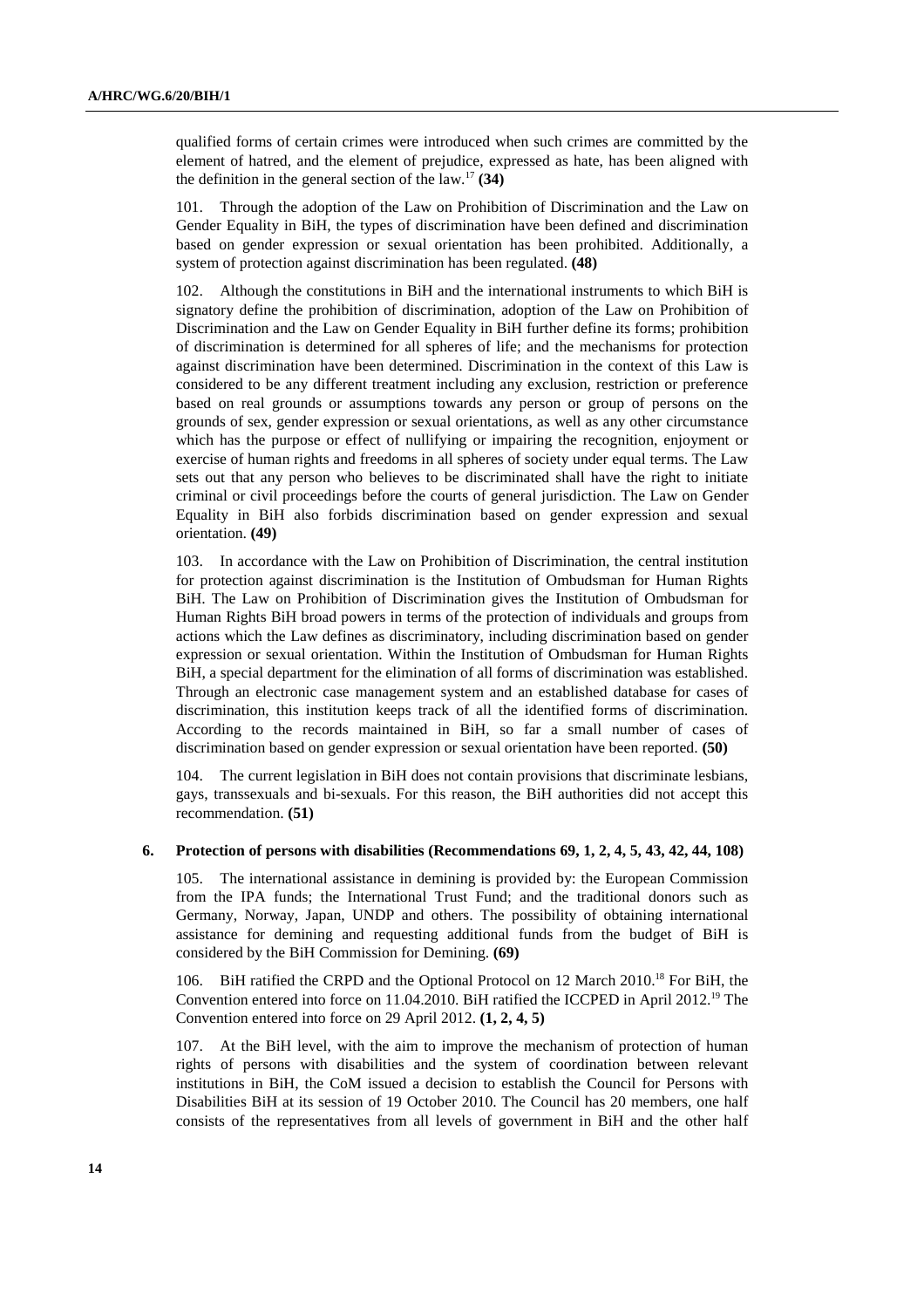consists of representatives of the entities and the BDBiH associations of persons with disabilities. **(43)** 

108. Within the project "Support to policy development in the field of disability in BiH", a document was created titled "BiH Disability Policy", which was adopted by the CoM BiH in 2008. On the basis of this document, strategic documents were adopted in the entities. The main objective of this document is to overcome all forms of discrimination against persons with disabilities, in accordance with the contemporary practice and international standards. The organisations of persons with disabilities took part in the creation of these documents. In the recent years, on the territory of BiH, continuous activities and efforts are being invested in order to create the environment and practices of uniform access for the rights for persons with disabilities, regardless of the cause of disability and place of residence. The entity laws on professional rehabilitation, training and employment of persons with disabilities prohibit any form of discrimination. **(42)** 

109. The improvement of the social status of persons with disabilities in BiH is defined by the BiH Disability Policy document and it is further articulated through the entities' strategic and action documents in this area. Through positive regulations at the entity level, BDBiH, and cantons in FBiH, a legal framework was created by which the assumptions for equalisation of opportunities for persons with disabilities in different areas of life and work are being improved. Currently, in the FBiH, there is an ongoing reform of the pension and disability insurance and legislation in the area of social protection. In both entities, as a result of the application of the law in this area, there has been a slight increase in the employment trend of persons with disabilities in BiH. **(44)** 

110. By implementing the strategies in the field of disabilities in BiH, as well as the entity's legal and strategic documents; continuous activities were conducted in the integration of persons with special needs. The NGOs that operate in this field play a significant role in these activities.<sup>20</sup> (108)

## **7. Refugees and displaced persons (Recommendations 117, 118, 119, 120, 121, 122)**

111. In order to fully achieve sustainable return, BiH is undertaking activities to improve the socio-economic integration of those who have returned, e.g. creating the possibility of obtaining different type of assistance in order to prevent further deterioration of the human rights situation and is generating the conditions for return to pre-war homes. In cooperation with the NGOs, there is promotion and protection of civil, political, economic, social and cultural rights of persons who returned to their place of origin, however, it is necessary to continue cooperation with the international organisations in capacity building in key areas, including the eradication of poverty, promotion of social justice and social inclusion and non-discrimination on grounds of sex, religion, race or any other affiliation. A continuation of the culture of civil, social and cultural dialogue will be carried out in continuity with the civil society. **(117)** 

112. Each year the competent state, entity ministries and Department of BDBiH allocate certain funds from available budget resources to support and help the sustainable return of refugees, displaced persons and returnees who have returned to their previous place of residence. Funds are allocated for reconstruction, building of utilities and social infrastructure, electrification of returnee settlements, assistance for agricultural mechanisation, projects in crafts and agriculture, financial assistance, incentives for opening small and medium enterprises. Activities are being undertaken to improve the socio-economic integration of those who returned in order to prevent further deterioration of the human rights situation.21 **(118, 119, 120)** 

113. The laws on health care, *inter alia*, cover the health care of returnees, displaced persons and refugees, in accordance with the regulations governing the status of returnees,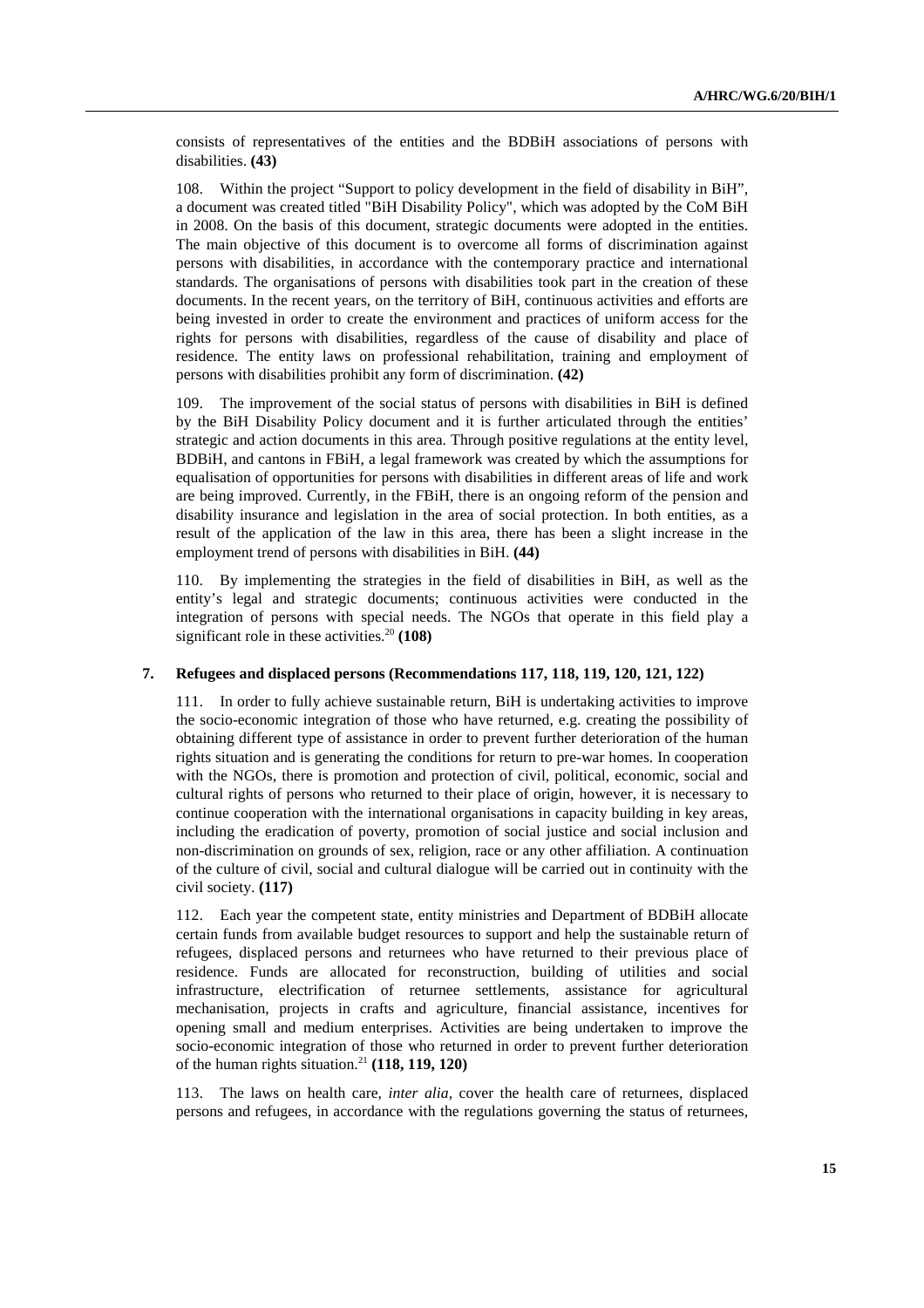displaced persons and refugees. The funds required for financing this type of health care are generated from the revenues collected from the health insurance contributions and the funds from the FBiH budget. These amounts are allocated on an annual basis. **(121, 122)** 

## **C. Right to work, social security and health care (Recommendations 106, 35)**

114. In BiH in 2012, the Policy on Sexual and Reproductive Health and Rights in BiH was adopted at the state level after the strategic documents for the promotion of sexual and reproductive health and rights of youth were adopted in both entities. In accordance with the new legal solution, services are available for women at all three levels of health care in relation to the family planning, during pregnancy, during the delivery, maternity and after delivery, regardless of the status of their health insurance.

115. With the assistance from UNFPA, aiming to enhance and improve the reproductive and sexual health of young people, as well as to prevent HIV/AIDS and other sexually transmitted diseases, a range of activities have been undertaken to strengthen the awareness of young people on the importance of reproductive health, which are conducted through the Youth Friendly Centres.<sup>22</sup> The infant mortality rate in BiH corresponds with the European countries (8/100.000 population). In BiH, at all levels, the measures defined in the positive legal solutions are being successfully implemented aiming to permanently reduce and monitor the rate of maternal mortality.

116. In accordance with the Law on Health Care, accessibility to appropriate health services at all three levels of care is ensured. At the primary level of health care, protection of the reproductive health of women is organised within the municipality of their residence. The health care services for women in relation to pregnancy, delivery, maternity, family planning, early detection of malignant diseases and treatment of sexually transmitted and other diseases is performed by a gynaecologist specialist with the assistance from the obstetric nurses.

117. The proposed Law on Biomedical Assisted Reproduction is in the parliamentary procedure in FBiH, which is one of the strategic goals in the area of reproductive health in FBiH.

**(106, 35)** 

## **D. Freedom of media (Recommendations 15, 16, 86, 95, 87)**

118. The Communications Regulatory Agency (CRA), despite their initiatives, has not been exempt from the Law on Ministries and Other Bodies of Administration in BiH, nor has it been reinforced in terms of the staff and the resources (Conclusion of the CoM on prohibition of employment, Law on Budget of BiH institutions). The Ministry of Communications and Transport BiH prepared the pre-draft Law on Electronic Communications, which, in the opinion of the Agency, threatens to overturn a significant portion of its regulatory authorities.

119. The agency received and processed a number of complaints pertaining to potential "hate speech" in the programmes of providers of audiovisual media services, and only in two of the cases a violation of the above-mentioned provision was determined, on the basis of which the TV station was fined (2.000 KM and 4.000 KM, respectively). In the other cases, there was no basis for the conduct of proceedings in relation to a possible breach of the provisions relating to hate speech, and these cases were completed within the regular procedure.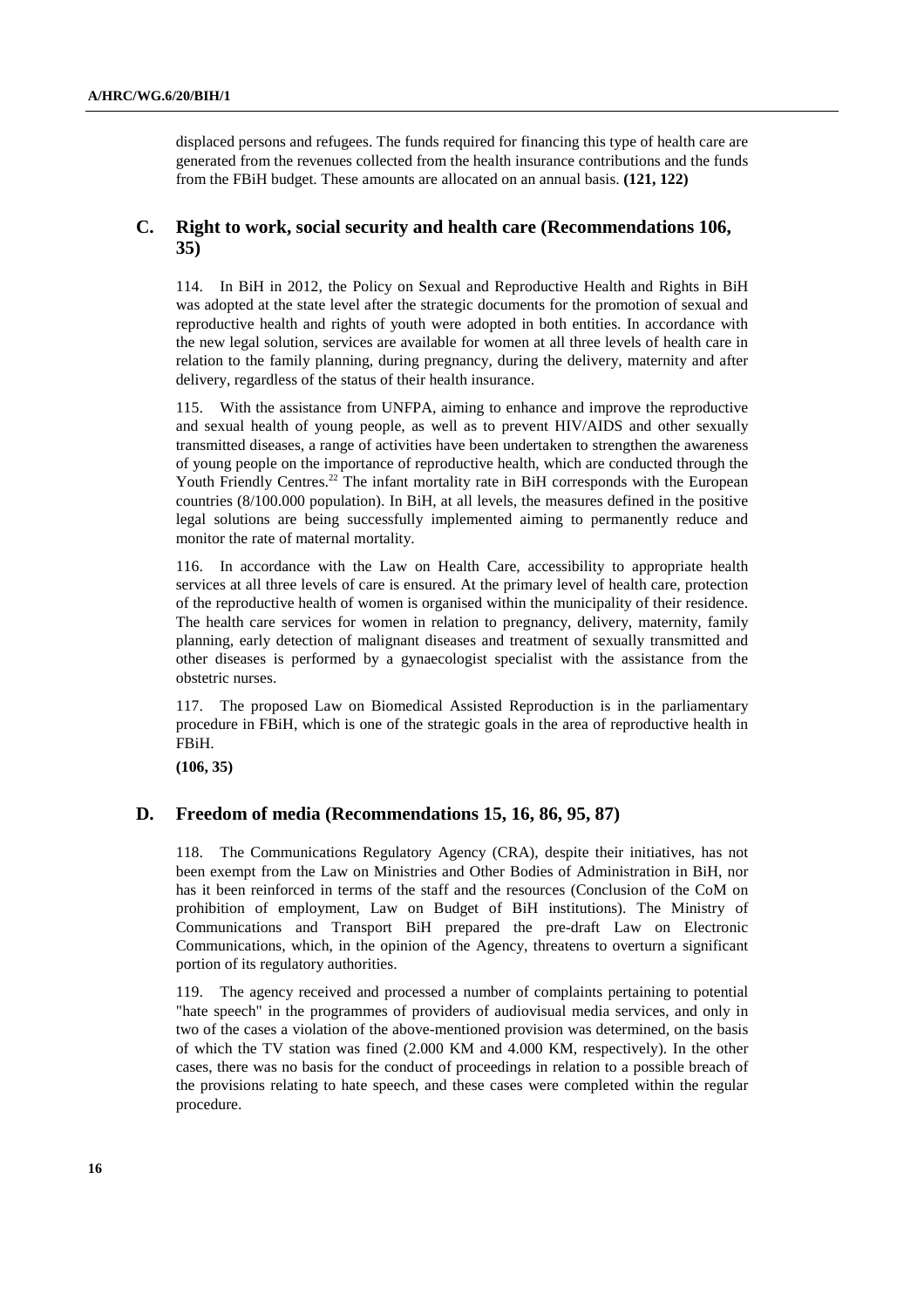**(15)** 

120. The changes and amendments to the Law on Communications<sup>23</sup> foresee that the members of the CRA Council will be selected directly by the PA BiH. After completion of the procedure, during the  $56<sup>th</sup>$  session of the House of Representatives of the PA BiH held on 5 November and the  $34<sup>th</sup>$  session of the House of Peoples of PA BiH, held on 16 December 2013, 7 members of the CRA Council were appointed. The first meeting of the new composition of the Council was held on 28 January 2014. The selection process of the Director General of the Agency is in progress. **(16)** 

121. Currently, the applicable criminal legislation in BiH does not foresee an attack on journalists as a separate criminal offense. The legal protection of life and physical integrity of all citizens, including the journalists in BiH, is ensured by the entities' and BDBiH criminal codes, which prescribe penalties for various types of attacks on the specified principles.

122. The BiH HJPC collects the statistical data on the prosecution of criminal offenses, on the basis of their names and numbering foreseen by the law, and not on the basis of the characteristics demonstrated in connection with a criminal offense in the individual cases. Taking into consideration the above-mentioned, it is evident that there is no data on the prosecution of criminal offenses which precisely harms the persons engaged in the profession of journalism.

**(86, 95, 87)** 

## **E. Corruption (Recommendations 84, 96, 62, 60)**

BiH has established the legal framework pertaining to combatting corruption and organised crime. The BiH Criminal Procedure Code is harmonised with the international legal standards, and with the changes and amendments to this law and harmonisation of the Entity Criminal Procedure Codes and the Criminal Procedure Code of BDBiH, the possibilities for implementation of the special investigative measures have been expanded, as an important prerequisite for the efficient fight against organised crime. At the end of 2013, the Law on the Whistleblowers Protection was enacted pertaining to the persons that report on corruption in the institutions in BiH.

124. The Strategy for the fight against corruption 2009–2014 and the Action Plan for implementation of the Strategy for fight against corruption 2009–2014 were adopted. The coordination and monitoring of the implementation of this Strategy is performed by the Agency for Prevention of Corruption and Coordination of the Fight against Corruption, which in cooperation with the MS BiH is preparing a report on the implementation of the Action Plan for the implementation of this strategy.

125. In accordance with the measures that are referred in the Action Plan for the implementation of the Strategy for fight against corruption 2009–2014, the process of coordination of the adoption of individual plans to fight corruption in the institutions/agencies/offices BiH has been initiated. The Agency for Prevention of Corruption and Coordination of the Fight against Corruption is the holder of the main activities in the context of provision of opinions and recommendations in the stages of preparation and adoption of the above-mentioned plans, and it is also the main coordinator of activities aimed at issuing plans to fight corruption in BiH. In the period from October 2013 until March 2014, the Agency coordinated the process of issuing individual plans on the fight against corruption at the level of 37 institutions of BiH. The Methodology for drafting the integrity plan was also created, as well as the Model for the Integrity Plan, the Guidelines for self-assessment of the integrity of the institution, and the Integrity Self-Assessment Questionnaire within an institution. During the period of 2012–2013, the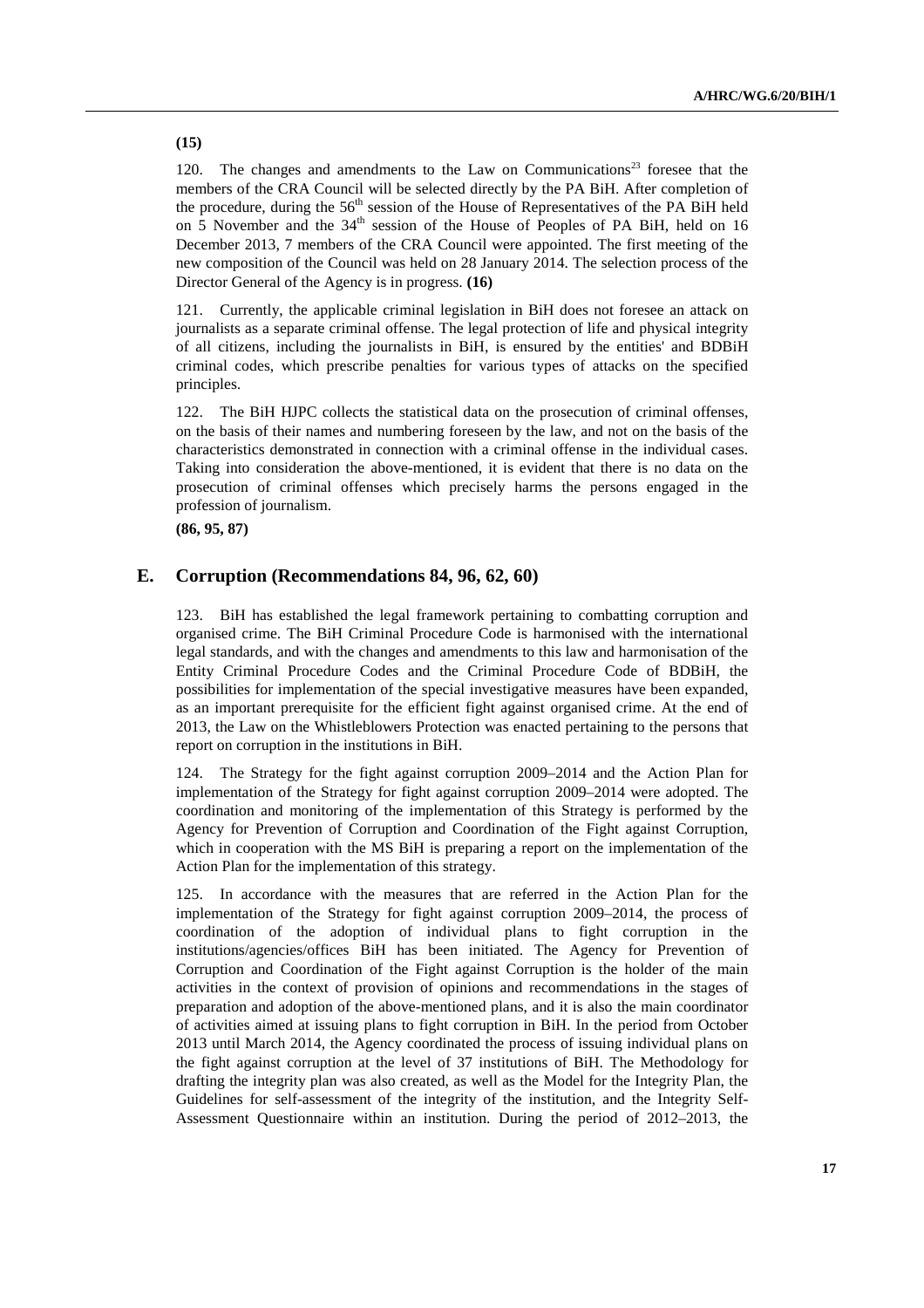Agency conducted three self-assessments on the extent of the implementation of the Strategy for fight against corruption 2009–2014. By undertaking activities in the context of the qualitative analysis and self-assessment of the available data, which was implemented in three cycles (the Report of the Agency for 2012 and for the first nine months of 2013 and report of the Agency for 2013), the progress in implementing the Action Plan is visible. Transparency International BiH also performed five monitorings in the context on the degree of implementation of the Action Plan for implementation of the Strategy for fight against corruption (2009–2014).

126. In the fight against organised crime, the Strategy for combating organised crime 2009–2012 was adopted in BiH, and activities are being undertaken continuously on the implementation of the Strategy for prevention of money laundering and financing of terrorist activities in BiH 2009-2014. Based on the developed estimate of threats of organised crime in BiH, measures to be taken were established in terms of certain forms of organised crime. Within that document, the CoM BiH determines the policy in the field of introducing an efficient system for combating organised crime and it contributes to the creation of additional conditions for the efficient inclusion of BiH in the regional, European and world concept of combating organised crime.

127. The RS National Assembly adopted a Strategy to fight corruption in RS 2013–2017 and the RS Government adopted an Action Plan for implementation of this Strategy with concrete measures and responsibilities for all state organs in the RS. A Commission to fight corruption was formed, which consists of representatives of the legislative, executive and judicial authorities in the RS and the Expert Team for the fight against corruption, which operates under the Ministry of Justice RS.

128. At the BiH level, agencies have been established for the prevention and coordination of the fight against corruption, combatting corruption and organised crime, such as the Agency for Prevention of Corruption and Coordination of the Fight against Corruption, Agency for Investigation and Protection, BiH Border Police, Directorate for Coordination of Police Bodies of BiH, BiH Intelligence Security Agency, and within the MS BiH, a Department for combating terrorism, organised crime, corruption, war crimes and narcotics abuse has been formed. Its responsibilities and scope of work is determined by a special law for an administrative organisation. In addition to these institutions, at the BiH level, the BiH Court and BiH Prosecutor's Office are operational. Within the BiH Prosecutor's Office, a Special Department for Organised Crime, Economic Crime and Corruption was established. In addition to the institutions at the state level, at the level of entities, there is the Federal Ministry of Interior, Ministry of Interior of RS, Special Prosecutor's Office of the RS, as well as the Police of BDBiH, the district and cantonal prosecutor's offices, while in BDBiH there is the Prosecutor's Office of BDBiH. Within the framework of cooperation with CSOs in 2011, the MS BiH and Transparency International BiH signed a Memorandum of Cooperation which includes monitoring of the implementation of the Strategy for fight against corruption (2009–2014), the organisation and participation in trainings, seminars and workshops. During 2013, the MS BiH, Agency for Prevention of Corruption and Coordination of the Fight against Corruption and the ACCOUNT network signed a Memorandum of Cooperation and Provision of Mutual Support. The Agency for Prevention of Corruption and Coordination of the Fight against Corruption signed a Memorandum of Cooperation with the Centre for Civil Society "Kyodo" in relation to the cooperation of the implementation of part of the project titled "Legal Anti-Corruption Network-LACON".

129. In 2012, the FBiH Government, with cooperation and support from the Embassy of Great Britain, developed and adopted a General Plan for the fight against Corruption, based on which all of the federal bodies and public companies adopted their own plans for fighting corruption. In FBiH, the Law on Confiscation of Proceeds from Crime and the Law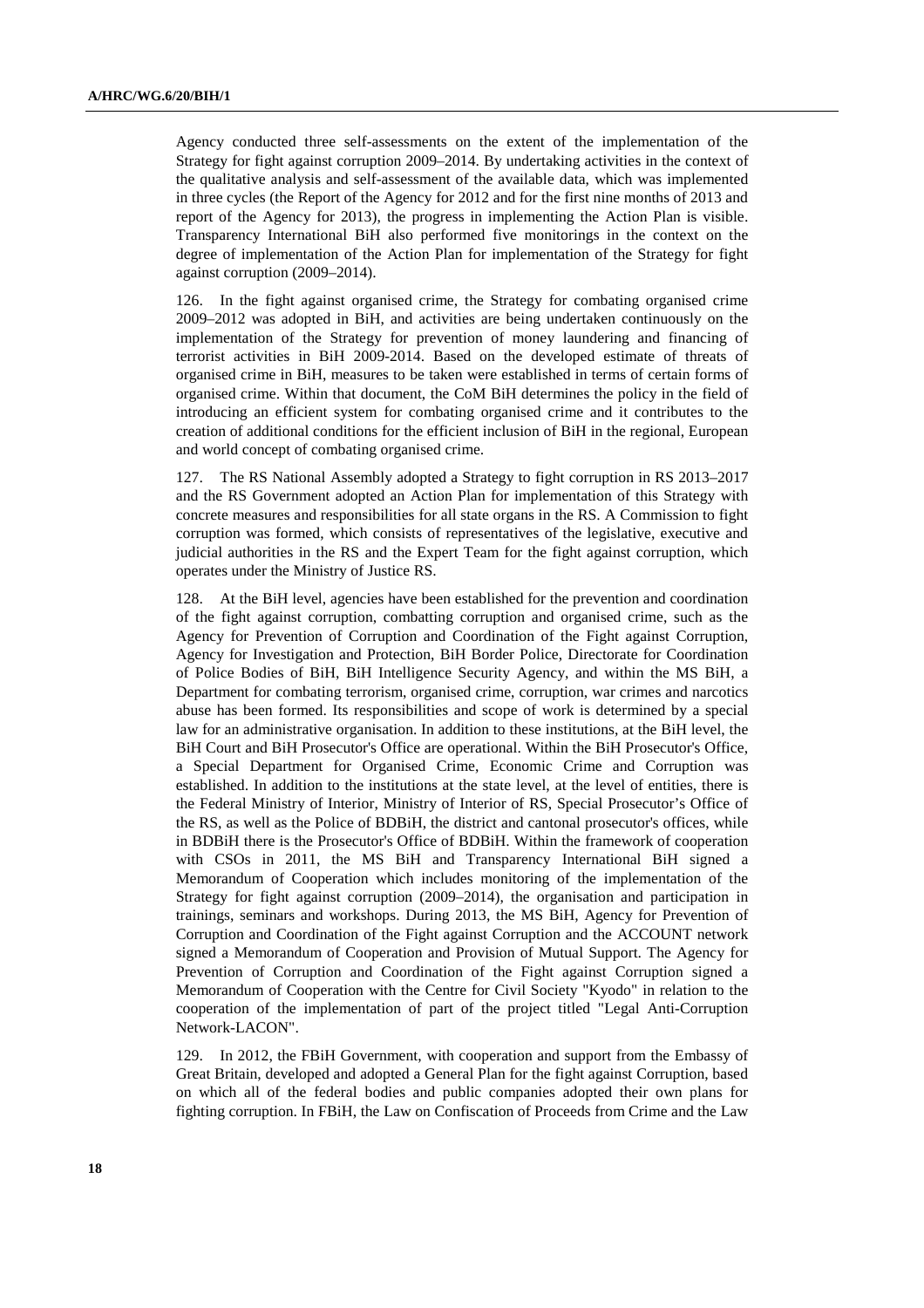on combating corruption and organised crime were adopted, while the Law on Whistleblowers Protection is in the parliamentary procedure for adoption. The entry into force and application of the above-mentioned laws resulted in the creation of a modern legal and institutional mechanism for a strong and efficient fight against corruption and organised crime.

130. In cooperation with the EU Delegation in BiH and CSOs, the IPA 2010 conceptual project "Strengthening institutional capacity and engaging network of NGOs in the fight against corruption" was prepared. As part of the activities, the Agency for Prevention of Corruption and Coordination of the Fight against Corruption provided its professional support through its provision of guidelines, coordination of activities and support in implementation of the proposed project by the NGO sector in which an important prerequisite was the implementation of the so far unimplemented specific measures from the Action Plan for the implementation of the Strategy for fight against corruption 2009-  $2014.<sup>24</sup>$ 

131. The Law on Prevention of Money Laundering was enacted in BiH. The FBiH Government adopted a General Plan for the fight against corruption in 2012, which covers all of the ministries and public companies. In RS, a Strategy and an Action Plan for the fight against corruption were adopted and the foreseen sanctions are seizure of assets acquired through corruption.<sup>25</sup>

**(96, 84 and part of 62 and 60)** 

## **IV. Priorities, initiatives and commitments**

## **A. Challenges and limitations**

132. In addition to the current flood disaster that affected much of the area in BiH in terms of the economy and development, BiH is facing a number of political, economic, developmental issues that significantly affect the process of democratisation of the BiH society and human rights. Regardless of the problems faced by the authorities in BiH, in many of the segments, the progress made in the field of human rights was maintained; however, in some areas, the worsening of the human rights situation has been recorded. There is difficulty in the implementation of some of the policies and laws and there is an ongoing problem of a lack of resources for efficient implementation.

133. In order to overcome the challenges and constraints and improve the situation of human rights on the ground, the activities will be continued in the following period aimed at strengthening of institutional capacities (especially local ones), stronger promotion of human rights, development of freedom of the media, especially for the vulnerable groups. Certain priorities have been identified especially in the areas of education, social and health care, better employment rate (social inclusion), and increase in efficiency of the courts. The key priorities in BiH are created at the entity level, BDBiH and cantons in FBiH, thus the active policies will be focused on encouraging the competent institutions to make all of the current policies and laws that are aimed at the protection of human rights throughout BiH more efficient and effective.

## **B. Strengthening capacities**

134. In order to strengthen the capacities in the fight against discrimination, the CoM BiH tasked MHRR to adopt the Guidelines for implementation of the World Programme for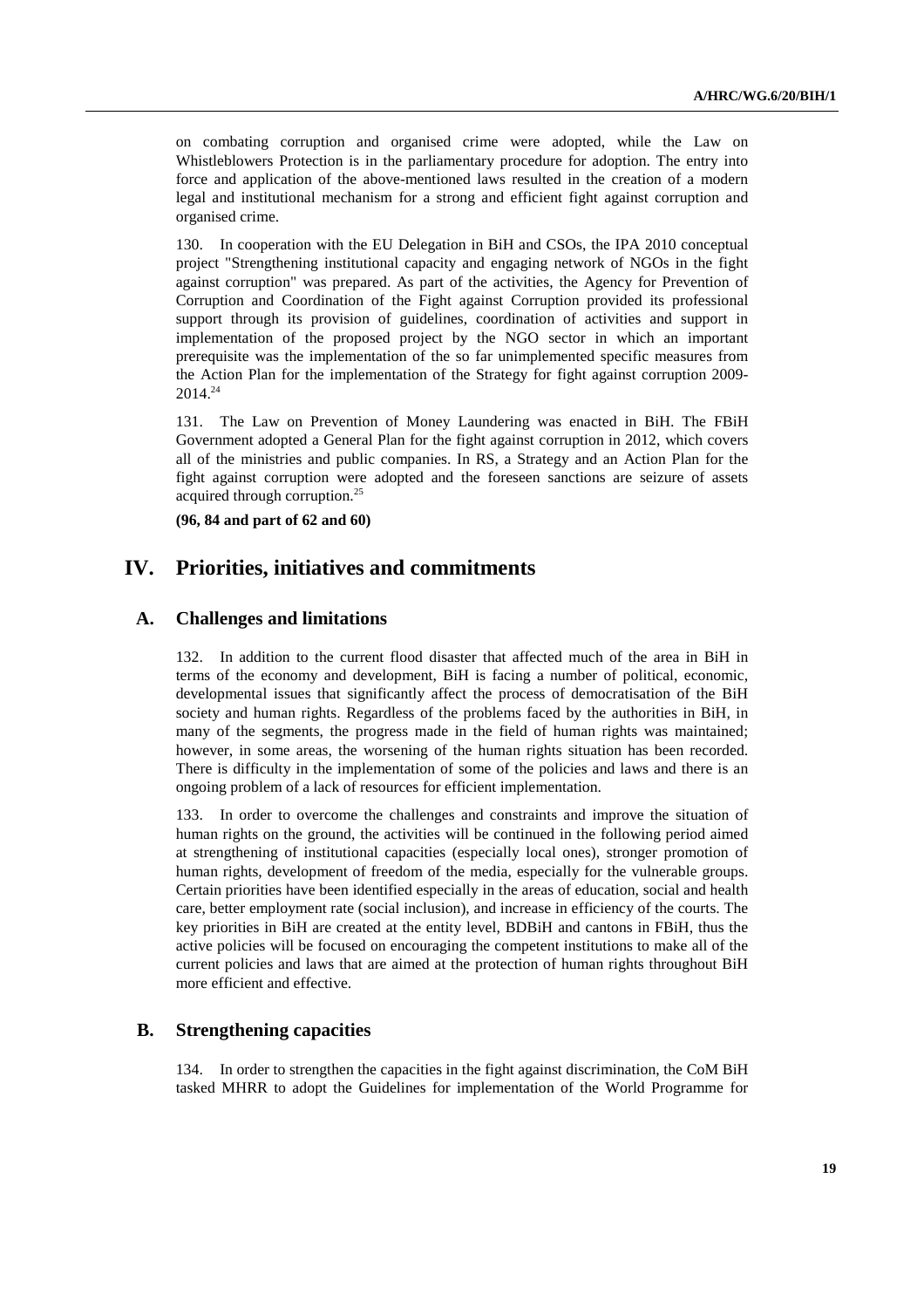Human Rights Education in BiH by October 2014, in accordance with the UN HRC Resolution 15/11.

135. The focus of the above-mentioned guidelines will be the implementation of the first and second phase of the World Programme, which were dedicated to education in the field of human rights in the primary and secondary education systems, as well as in higher education (training of teachers and professors), civil servants, law enforcement officers and military personnel. The Guidelines will also include the third phase of the World Programme (2015–2019) in accordance with Resolution 24/14 of the HRC.

136. BiH will require technical assistance and support in preparation of the Guidelines for the implementation of the World Programme for Human Rights Education in BiH, especially for its implementation at all levels of the government in the country. In the forthcoming period, the MHRR will continue to develop new guidelines and its monitoring, with the aim of improving the protection of human rights of the vulnerable groups of the BiH population.

#### *Notes*

- <sup>1</sup> "Official Gazette BiH", number 59/09.
- <sup>2</sup> "Official Gazette BiH"  $101/13$ .
- <sup>3</sup> thus it recognises the competence of the UN HRC to receive and consider complaints from individuals, under its jurisdiction, who claim to to be a victim of a violation by a Member State of any right specified in the Covenant. As of today, there are a total of 15 cases being solved.
- right specified in the Covenant. As of today, there are a total of 15 cases being solved. 4 Progress has been made in the domain of protection of persons with disabilities considering that the Law on Vocational Rehabilitation, Training and Employment of Disabled Persons of RS was adopted, and in the FBiH, changes to the Law on Protection of Persons with Mental Disorders were made; the Committee for monitoring the protection of the rights of persons with mental disorders was established, which focuses on the compliance of the provisions with the Convention on Rights of Persons with Disabilities (CRPD) and the Rulebook on the selection, organisation and operation of the Committee for monitoring the protection of the rights of persons with mental disorders in FBiH. In FBiH, the Law on Rights, Obligations and Responsibilities of Patients was adopted, which highlights better protection of patients.

 In RS, progress has been achieved in improving the position and protection of vulnerable groups with the adoption of the new Law on Social Protection.

 The BDBiH Government is working on improving the current applicable legal regulations, i.e. they are currently drafting the Law on changes and amendments to the Law on Supplementary Rights of Families of Fallen Soldiers and Invalids of War of BDBiH, the Law on Supplementary Rights of Demobilised Soldiers in BDBiH and the Law on Social and Child Protection of BDBiH. 5

- Accordingly, a Working Group has been established and the activities for drafting the abovementioned law are ongoing. The establishment of the National Preventive Mechanisms within the Institution of Ombudsman for Human Rights BiH was decided amid the conclusion given by the CoM, thus the MHRR was entrusted with this. In cooperation with the Ombudsman Institution, the relevant ministries and the NGO sector, the MHRR prepared the appropriate legal solution, which was sent for consideration to the BiH Parliament.
- The commitment from all of the government institutions and political parties is clear when it comes to removing the death penalty from the Constitution of RS. In this regard, the Committee on Constitutional Affairs of the National Assembly of RS prepared a draft amendment to the RS Constitution and one of the amendments (Amendment CXXV) was precisely aimed at removing the death penalty from the RS Constitution. During the session of the National Council of RS on 26 April 2012, the proposed amendments to the RS Constitution were not adopted, but the reason for the failure to adopt them was not because of Amendment SHHVI, but due to the different views of the necessary scope of amendments to the RS Constitution. 7
- The Law on Execution of Criminal Sanctions, Detention and Other Measures of BiH, *inter alia*, presides over the area of vocational training of the prison staff through the organisation of training courses, seminars, counselling and other forms of professional development that are continuously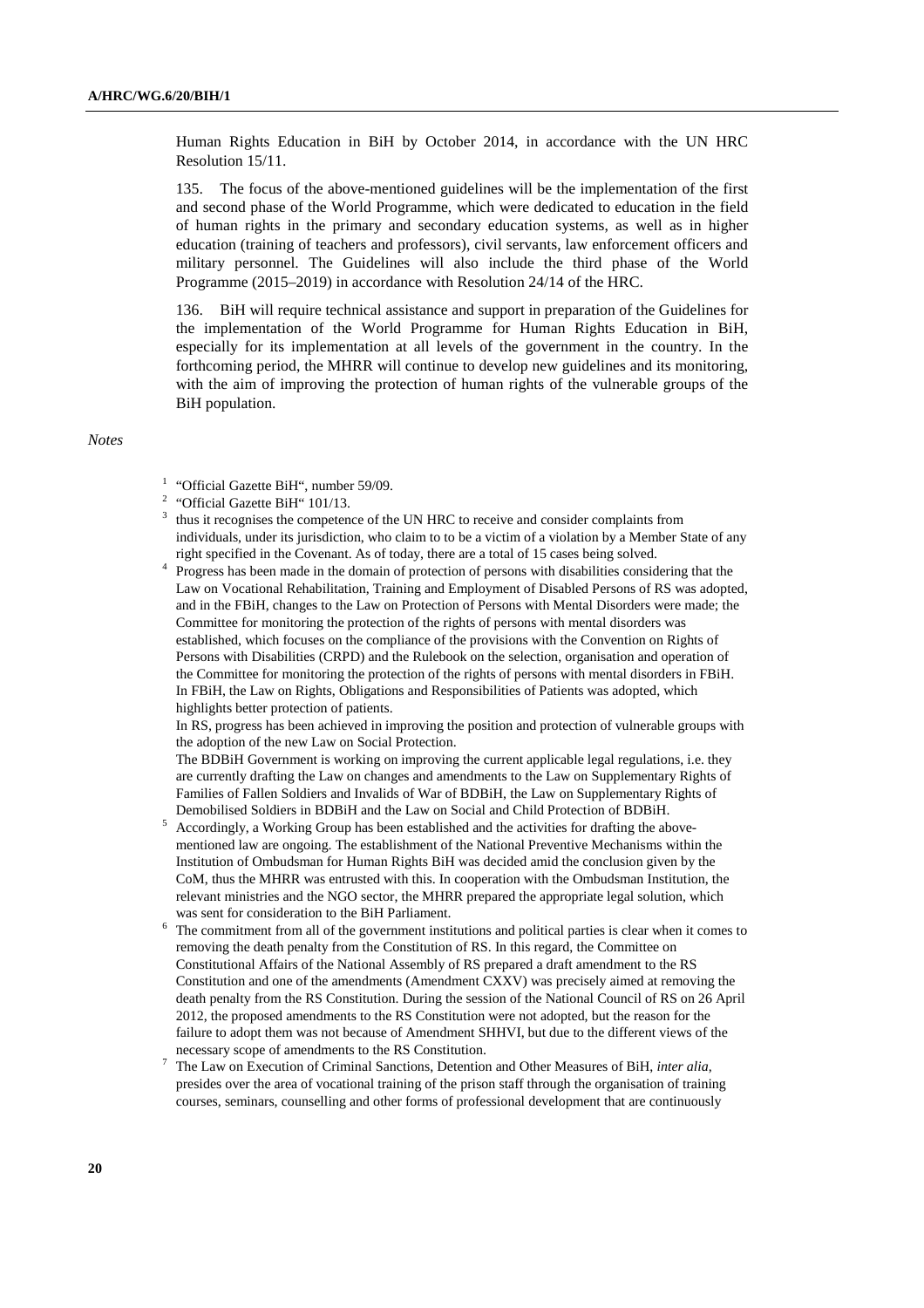carried out.

 The role of the Agency for Education and Professional Training of Staff is to conduct research and education in the field of police training and security in BiH. At the entity level, the training and professional development is conducted by the Administration for police education RS and the training is conducted by the Police Academy in the FBiH. Also, the vocational training and professional development of officers is done by the Civil Service Agency of BiH and the training courses are carried out within the training programmes of each institution, with a special focus on the Strategy to Counter Trafficking in Human Beings in BiH 2013–2015 and the Strategy in the Area of Migration and Asylum 2012-2015, as well as the Action Plan for implementation of the Strategy to Combat Organised Crime 2009-2012. For the training needs, the existing national and international capacities (TAIEX IPA 2010, EC) are being deployed.

- Nine-year long elementary education has been in force throughout BiH since 2009. The Agency for Preschool, Elementary and Secondary Education within the European Union (EU) Twinning Project titled "Institutional Capacity Building APOSO" realised cooperation with the Department of Education of Slovenia, the Examination Centre and the Centre for Vocational Education of Slovenia, in order to get acquainted with the European practices and functioning in BiH in order to provide quality assurance in preschool, elementary and secondary education, in terms of development of the Common Core Curriculum Development Unit standards in education and assessment of the learning outcomes.
- Direct assistance and help for street children is provided through the work of the day-care centres in Tuzla, Sarajevo, Mostar, Banja Luka and Zenica. Through these centres, the children are provided with different types of support, such as hot meals and facilities for personal hygiene, inclusion into
- education, health and social care system, as well as the prevention of this phenomenon. 10 Over 400 Roma families have been beneficiaries of the infrastructural projects (improving infrastructure in Roma settlements-electricity, sewer, water and road network). Also, activities have been implemented as regards to the education of Roma and increasing the number of Roma children in the education system. The informative campaigns and programmes that were implemented with the aim to reduce prejudices and stereotypes about the Roma in BiH have been significant. Since the adoption of the Law on Prohibition of Discrimination in 2009, there has been significant progress in the field of protection against discrimination of all ethnic minorities, particularly the Roma in BiH.<br><sup>11</sup> Official Gazette of BiH", No. 67/05.
- 
- 12 Goražde, Orašje, Brčko, Bijeljina, Zenica, Doboj, Banja Luka, Livno, Žepče, Tuzla, Trebinje and Bihać.<br><sup>13</sup> The right to freedom of religion is ensured by the BiH Constitution, as well as by the Law on
- Freedom of Religion and the Legal Status of Churches and Religious Communities. The MHRR has the competency to provide expert assistance. It acts preventively in all cases of violations of human rights and based on the applicable law on freedom of religion; written complaints may be submitted both by the citizens and by the religious communities with the aim of a balanced approach in terms of the implementation of the Law on Freedom of Religion and Legal Status of Churches and Religious Communities.<br><sup>14</sup> At its 94<sup>th</sup> session held on 9 May 2014, the CoM BiH determined the Proposal of the Law on changes
- and amendments to the BiH Criminal Code, which also foresees the change in which the definition of crimes of sexual violence is in compliance with the international standards, in accordance with the recommendation of the UN CAT. The above-mentioned law is in the parliamentary procedure. The amendments to the RS Criminal Code<sup>14</sup> foresees tightening of the penalties for crimes pertaining to sexual violence, particularly a crime against sexual integrity and crime of domestic violence and violence in family. The definition of a family or family community, in the context of this crime, has been changed and adapted according to the international standards, as well as to the provisions of the Law on Protection against Domestic Violence. The new security measures that enable more efficient
- protection of victims of domestic violence have been established.<br><sup>15</sup> Eight cantonal protocols have been signed in the FBiH on mutual cooperation of cantonal institutions in providing certain forms of assistance to victims of domestic violence. The municipalities, 72%, in FBiH acceded to the protocols, while in a certain number of municipalities, there are also local protocols. In order to implement the new Law on Protection from Domestic Violence (2013), the FBiH adopted a Rulebook on the content and manner of record-keeping of the ordered precautionary measures, persons who are protected by the precautionary measures and the violent persons on which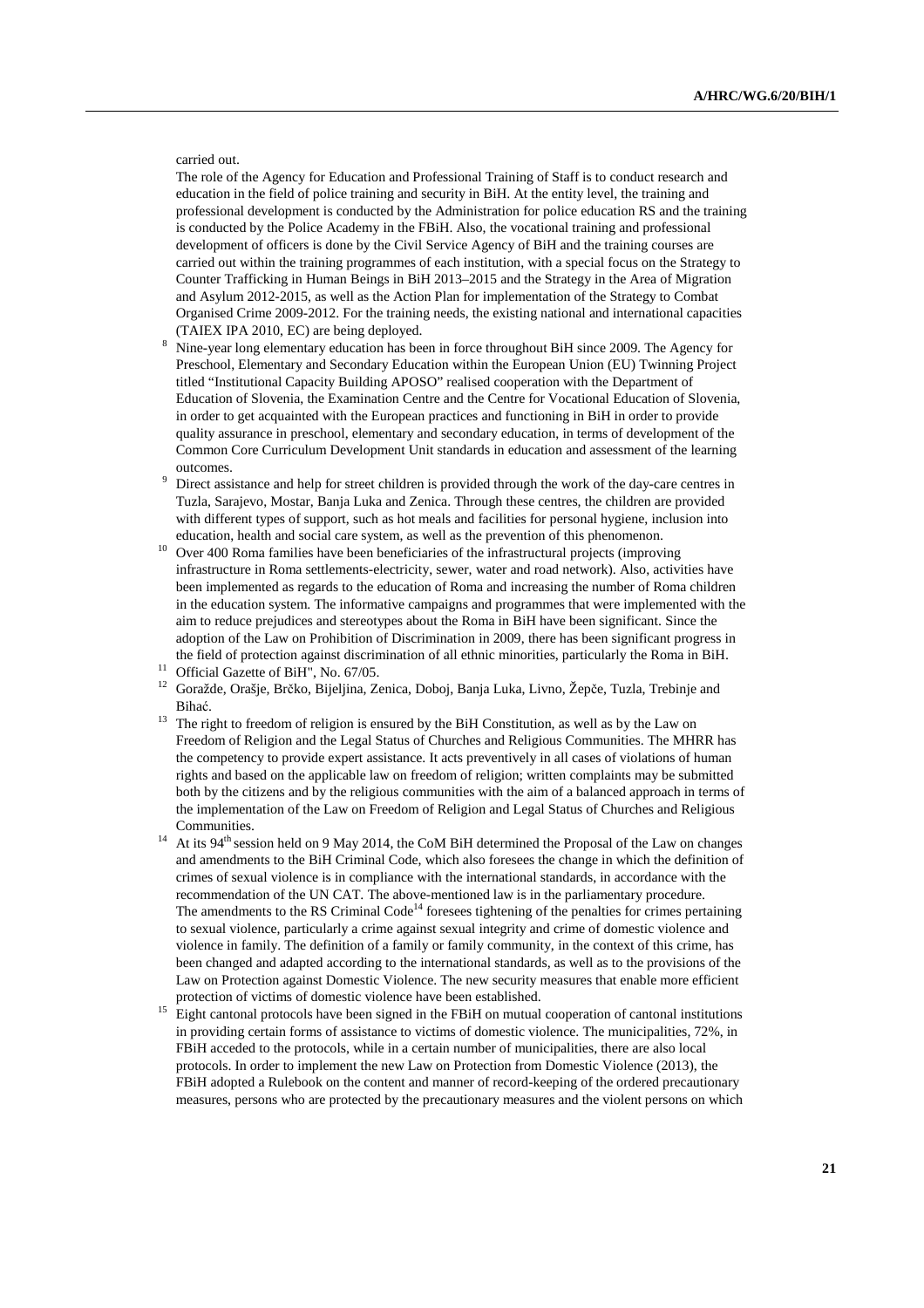the safeguards were imposed on. Based on this, a single system was promoted and established for record-keeping of the ordered protective measures, for which the obligation for maintenance falls under the guardianship authorities in the FBiH. The annual and periodic reporting system on domestic violence was introduced in FBiH.

 In RS, the General Protocol for handling domestic violence cases was signed. In some parts of the RS, there are also individual protocols of local government units on handling the cases of domestic violence, such as Prijedor and Bijeljina. Also, a Rulebook on the content of the records and reports of domestic violence was issued; unique forms for documenting domestic violence for subjects of protection have been introduced; and a system of annual and periodic reporting on domestic violence has been established.

In the RS Criminal  $Code^{15}$ , with the changes and amendments of the basic forms of criminal offenses of domestic violence or violence in family, a clear distinction was made between domestic violence as a criminal offense and domestic violence as a misdemeanour. This eliminated the dilemma in terms of application of the Law on Protection against Domestic Violence and the Criminal Code in the specific case. The definition of a family member or the family, in the context of this crime, has been changed and adapted to international standards, as well as to the provisions of the Law on Protection against Domestic Violence. The new security measures which enable more efficient protection of victims of domestic violence have been established, and sanctions for perpetrators of the crime were tightened. Through the above-mentioned amendments, significant progress has been made in harmonising normative-legal framework in the field of domestic violence with international standards for

- prevention and combating domestic violence, primarily with the CoE Istanbul Convention. 16 Additionally to the law, by-laws also stipulate implementation of this measure and also based on: the Rulebook on standards for the realisation of safe houses, the Rulebook on the content and manner of keeping the Register of safe houses, the Rulebook on the method of allocating funds for secure houses. During 2013, in the safe houses in the RS, 107 women and 113 children were sheltered based on the decisions of social work centres, i.e. social welfare services there were 46 women and 48 children. From 2007 until 2013, 812 women and 1.006 children were sheltered in the safe houses in the RS, while the number of calls to the SOS number '1264' for helping victims of domestic violence was 29,899 calls, from 2005 until the end of 2013 (3.982 only in 2013), of which 98% of the victims were female. In the FBiH, there are six safe houses with 126 available places for accommodation of victims of domestic violence. They operate within NGOs. In RS, there are three safe houses within the NGOs. Their total capacity is 52 places. The establishment and funding of the safe houses is prescribed in laws and by-laws. All of the victims can get free help and advice through the SOS
- phone-line for victims of domestic violence (in FBiH, the number is '1265' and in RS '1264').<br><sup>17</sup> The amendments also define that in the event that the crime was committed out of hatred; the court must take it as an aggravating circumstance and must impose a more severe sanction, unless there is already a provision in place for a qualified form of this specific crime. The Law on Prohibition of Discrimination and the Law on Gender Equality in BiH define and prohibit discrimination based on gender expression or sexual orientation and govern the system of protection against discrimination. Law on Prohibition of Discrimination ensures that any person, who believes to be discriminated against, may seek protection of his/her rights through judicial and administrative proceedings. The burden of proof in the hearing is on the offender who is required to prove that there was no breach of the principle of equal treatment or prohibition of discrimination. According to the Law on Prohibition of Discrimination plaintiff in the suit for protection against discrimination may seek publication in the media of the judgment finding a violation of the right to equal treatment at the expense of the defendant in the case where the discrimination was committed
- through the media (print and electronic), or any type of media. 18 "Official Gazette of BiH" International Treaties, no.11/09.
- 19 "Official Gazette of BiH" International Treaties, no. 3/12 of 15 March 2012.
- $20$  In 2012, through the Fund for Rehabilitation, a total of 189 persons with disabilities were employed in the FBiH, of which 173 persons fall under the category of self-employment (physical person), and in the category of employment with an employer, 16 persons with disabilities were employed. In 2013, 323 persons with disabilities were employed, of which 231 persons in the category of selfemployment, and in the category of employment with the employer, 92 persons with disabilities have been employed. When it comes to the realisation of the strategic recommendations, the competent authorities and institutions in BiH are in charge.